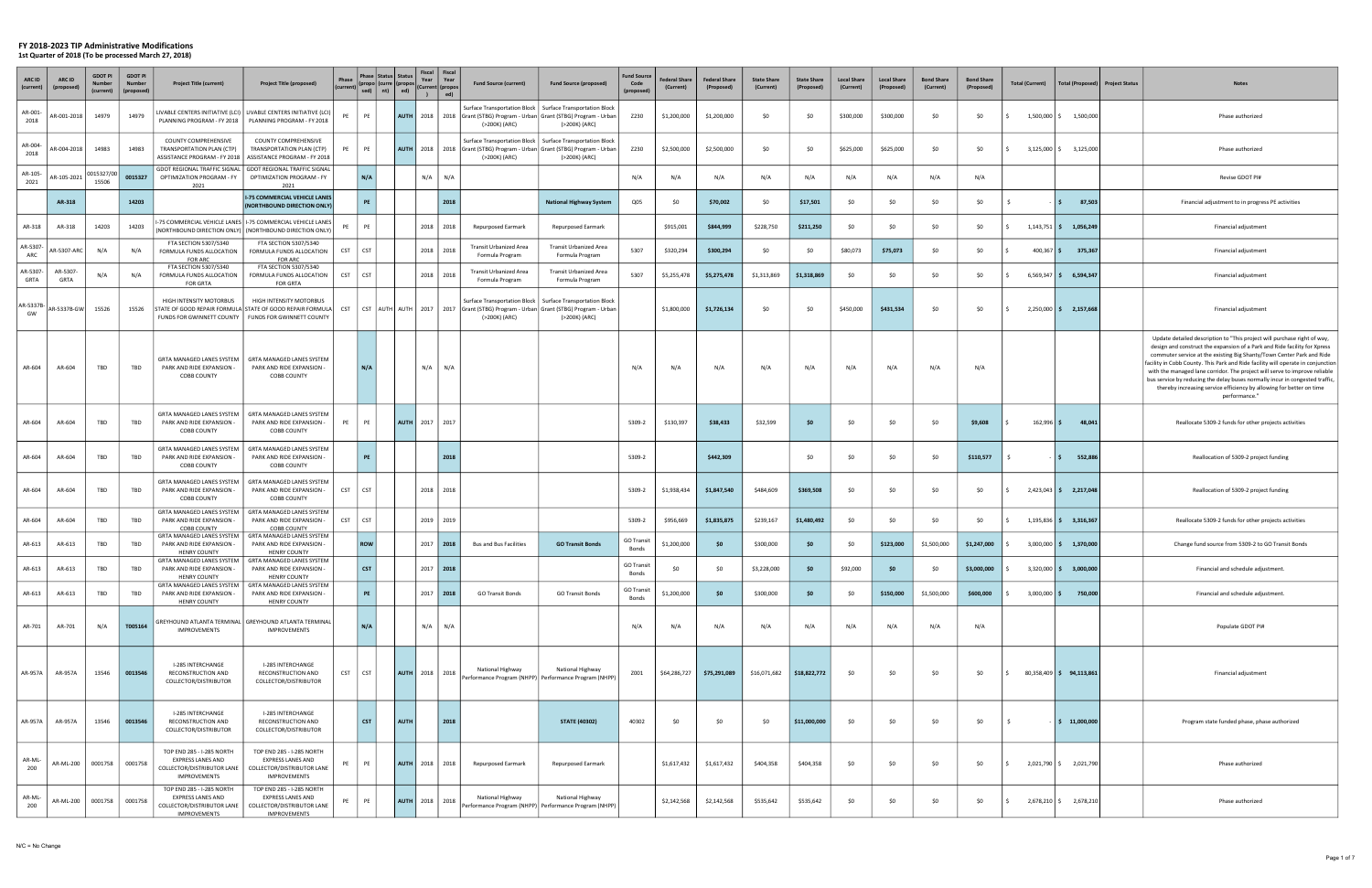#### FY 2018-2023 TIP Administrative Modifications

1st Quarter of 2018 (To be processed March 27, 2018)

| ARC ID<br>(current)     | <b>ARC ID</b><br>(propo | <b>GDOT PI</b><br>(current | <b>GDOT PI</b><br>(propose | <b>Project Title (current)</b>                                                                             | <b>Project Title (proposed)</b>                                                                            | Phase            | Phase   Status<br> (propo  (curre   (propos<br>sed)  <br>nt) | <b>Status</b><br>ed)   | Fiscal Fiscal<br>Year<br>Year<br>(Current  (propo<br>ed)<br>$\overline{ }$ | <b>Fund Source (current)</b>                                                      | <b>Fund Source (proposed)</b>                                                     | <b>Fund Sourc</b><br>Code<br>(proposed | <b>Federal Share</b><br>(Current) | <b>Federal Share</b><br>(Proposed) | <b>State Share</b><br>(Current) | <b>State Share</b><br>(Proposed) | <b>Local Share</b><br>(Current) | <b>Local Share</b><br>(Proposed) | <b>Bond Share</b><br>(Current) | <b>Bond Share</b><br>(Proposed) | Total (Current)           | <b>Total (Proposed</b>    | <b>Project Status</b> | <b>Notes</b>                                             |
|-------------------------|-------------------------|----------------------------|----------------------------|------------------------------------------------------------------------------------------------------------|------------------------------------------------------------------------------------------------------------|------------------|--------------------------------------------------------------|------------------------|----------------------------------------------------------------------------|-----------------------------------------------------------------------------------|-----------------------------------------------------------------------------------|----------------------------------------|-----------------------------------|------------------------------------|---------------------------------|----------------------------------|---------------------------------|----------------------------------|--------------------------------|---------------------------------|---------------------------|---------------------------|-----------------------|----------------------------------------------------------|
| AR-ML-<br>200           | AR-ML-200               | 0001758                    | 0001758                    | TOP END 285 - I-285 NORTH<br><b>EXPRESS LANES AND</b><br>COLLECTOR/DISTRIBUTOR LANE<br><b>IMPROVEMENTS</b> | TOP END 285 - I-285 NORTH<br><b>EXPRESS LANES AND</b><br>COLLECTOR/DISTRIBUTOR LANE<br><b>IMPROVEMENTS</b> | CST              | CST                                                          |                        | 2023<br>2023                                                               | National Highway<br>Performance Program (NHPP)                                    | <b>Transportation Funding Act</b><br>(HB 170)                                     | HB170                                  | \$53,280,000                      | - \$0                              | \$13,320,000                    | \$66,600,000                     | \$0                             | \$0                              | \$0                            | \$0                             |                           | 66,600,000 \$ 66,600,000  |                       | Financial adjustment                                     |
| AR-ML-<br>210           | AR-ML-210               | 0013917                    | 0013917                    | I-285 WEST EXPRESS LANES                                                                                   | I-285 WEST EXPRESS LANES                                                                                   | PE               |                                                              | <b>AUTH</b>            | 2018<br>2018                                                               | <b>Repurposed Earmark</b>                                                         | Repurposed Earmark                                                                | RPS9                                   | \$2,000,000                       | \$1,958,864                        | \$500,000                       | \$489,716                        | \$0                             | \$0                              | \$0                            | \$0                             | $2,500,000$ \$            | 2,448,580                 |                       | Phase authorized; financial adjustment                   |
| AR-ML-<br>210           | AR-ML-210               | 0013917                    | 0013917                    | I-285 WEST EXPRESS LANES                                                                                   | I-285 WEST EXPRESS LANES                                                                                   | PE               |                                                              | AUTH                   | 2017<br>2017                                                               | Transportation Funding Act<br>(HB 170)                                            | <b>Transportation Funding Act</b><br>(HB 170)                                     | HB170                                  | \$0                               | -SC                                | \$1,500,000                     | \$1,500,000                      | \$0                             | \$0                              | \$0                            | \$0                             | $1,500,000$ $\mid$ \$     | 1,500,000                 |                       | Phase authorized                                         |
| AR-ML-<br>300           | AR-ML-300               | 0001757                    | 0001757                    | SR 400 EXPRESS LANES                                                                                       | SR 400 EXPRESS LANES                                                                                       | ROW              | ROW                                                          |                        | 2019<br>2019                                                               | National Highway                                                                  | National Highway<br>Performance Program (NHPP) Performance Program (NHPP          | Z001                                   | \$19,600,000                      | \$21,375,000                       | \$4,900,000                     | \$7,125,000                      | \$0                             | S0                               | \$0                            | \$0                             |                           | 24,500,000 \$ 28,500,000  |                       | Financial adjustment                                     |
| AR-ML-<br>300           | AR-ML-300               | 0001757                    | 0001757                    | SR 400 EXPRESS LANES                                                                                       | SR 400 EXPRESS LANES                                                                                       | CST              | <b>CST</b>                                                   |                        | 2023<br>2023                                                               | National Highway<br>Performance Program (NHPI                                     | <b>Transportation Funding Act</b><br>(HB 170)                                     | HB170                                  | \$35,840,000                      | - \$0                              | \$8,960,000                     | \$44,800,000                     | \$0                             | S0                               | \$0                            | \$0                             |                           | 44.800.000 \$44.800.000   |                       | Financial adjustment                                     |
| AT-241                  | AT-241                  | 10323                      | 10323                      | SR 260 (GLENWOOD AVENUE)<br>INTERSECTION REALIGNMENT                                                       | SR 260 (GLENWOOD AVENUE)<br>INTERSECTION REALIGNMENT                                                       | ROW              | ROW                                                          | <b>AUTH</b>            | 2018<br>2018                                                               | Local<br>Jurisdiction/Municipality<br>Funds                                       | ocal Jurisdiction/Municipality<br>Funds                                           | LOCAL                                  | - SO                              | \$0                                | SO.                             | - \$0                            | \$2,130,000                     | \$2,130,000                      | \$0                            | \$0                             |                           | 2,130,000 \$ 2,130,000    |                       | Phase authorized                                         |
| AT-244                  | AT-244                  | 0013918                    | 0013918                    | I-285 INTERCHANGE<br><b>IMPROVEMENTS</b>                                                                   | I-285 INTERCHANGE<br><b>IMPROVEMENTS</b>                                                                   | PE               |                                                              | <b>AUTH</b>            | 2018<br>2018                                                               | SAFETEA-LU Earmark                                                                | <b>National Highway</b><br>'erformance Program (NHPP                              | Z001                                   | \$1,442,379                       | \$1,442,379                        | \$360,595                       | \$360,595                        | \$0                             | \$0                              | \$0                            | \$0                             | 1,802,974 \$              | 1,802,974                 |                       | Phase authorized; financial adjustment                   |
| AT-244                  | AT-244                  | 0013918                    | 0013918                    | I-285 INTERCHANGE<br><b>IMPROVEMENTS</b>                                                                   | I-285 INTERCHANGE<br><b>IMPROVEMENTS</b>                                                                   | PE               |                                                              | <b>AUTH</b>            | 2018 2018                                                                  | <b>Repurposed Earmark</b>                                                         | <b>Repurposed Earmark</b>                                                         | RPS9                                   | \$6,743,805                       | \$5,443,046                        | \$1,685,951                     | \$1,360,762                      | \$0                             | \$0                              | \$0                            | \$0                             | $8,429,756$ \$            | 6,803,808                 |                       | Phase authorized; financial adjustment                   |
|                         | AT-244                  |                            | 0013918                    |                                                                                                            | <b>I-285 INTERCHANGE</b><br><b>IMPROVEMENTS</b>                                                            |                  | <b>PE</b>                                                    | <b>AUTH</b>            | 2018<br>2018                                                               |                                                                                   | <b>SAFETEA-LU Earmark</b>                                                         | HY20                                   | \$0                               | \$364,277                          | \$0                             | \$91,069                         | \$0                             | \$0                              | \$0                            | \$0                             |                           | 455,346                   |                       | Phase authorized; financial adjustment                   |
|                         | AT-244                  |                            | 0013918                    |                                                                                                            | <b>I-285 INTERCHANGE</b><br><b>IMPROVEMENTS</b>                                                            |                  |                                                              | <b>AUTH</b>            | 2018<br>2018                                                               |                                                                                   | <b>Federal Earmark Funding</b>                                                    | LY20                                   | SO.                               | \$1,078,102                        | \$0                             | \$269,525                        | \$0                             | -SO                              | \$0                            | \$0                             |                           | 1,347,627                 |                       | Phase authorized; financial adjustment                   |
| AT-285                  | AT-285                  | 11684                      | 11684                      | SR 42 SPUR (MCDONOUGH<br>BOULEVARD) BRIDGE<br>REPLACEMENT                                                  | SR 42 SPUR (MCDONOUGH<br>BOULEVARD) BRIDGE<br>REPLACEMENT                                                  | CST              |                                                              | CST  AUTH  AUTH   2018 | 2018                                                                       | STATE (41613)                                                                     | STATE (41613)                                                                     |                                        | \$0                               | \$0                                | \$6,256,502                     | \$6,633,616                      | \$0                             | \$0                              | \$0                            | \$0                             | $6,256,502$ \$            | 6,633,616                 |                       | Financial adjustment                                     |
| AT-314                  | AT-314                  | 15606                      | 15606                      | SPRING STREET BRIDGE<br>REPLACEMENT                                                                        | SPRING STREET BRIDGE<br>REPLACEMENT                                                                        | CST              | <b>CST</b>                                                   | <b>AUTH</b>            | 2018<br>2018                                                               | Surface Transportation Block<br>Grant (STBG) Program Flex<br>(GDOT)               | Surface Transportation Block<br>Grant (STBG) Program Flex<br>(GDOT)               | Z240                                   | \$6,714,802                       | \$6,097,990                        | \$1,678,701                     | \$1,524,497                      | \$0                             | -SO                              | \$0                            | \$0                             | $8,393,503$ \$            | 7,622,487                 |                       | Financial adjustment, phase authorized                   |
|                         | <b>BA-005A</b>          |                            | 6327                       |                                                                                                            | WINDER WEST BYPASS: PHASE 1<br><b>NEW ALIGNMENT</b>                                                        |                  | PE                                                           | <b>AUTH</b>            | 2018                                                                       |                                                                                   | <b>Transportation Funding Act</b><br>(HB 170)                                     |                                        | \$0                               | -SO                                | \$0                             | \$350,000                        | \$0                             | \$0                              | \$0                            | \$0                             |                           | 350,000                   |                       | Program additional HB 170 funded phase, phase authorized |
| <b>BA-010</b>           | <b>BA-010</b>           | 10352                      | 10352                      | SR 316 - NEW INTERCHANGE                                                                                   | SR 316 - NEW INTERCHANGE                                                                                   | PE               |                                                              |                        | 2022<br>2023                                                               | National Highway<br>Performance Program (NHPP)                                    | <b>Transportation Funding Act</b><br>(HB 170)                                     | HB170                                  | \$1,243,374                       | - \$0                              | \$310,844                       | \$1,250,000                      | \$0                             | -SO                              | \$0                            | \$0                             | $1,554,218$ \$            | 1,250,000                 |                       | Financial and schedule adjustment                        |
| BA-026                  | BA-026                  | 0008429                    | 0008429                    | SR 316 - NEW INTERCHANGE                                                                                   | SR 316 - NEW INTERCHANGE                                                                                   | <b>CST</b>       | CST AUTH AUTH                                                |                        | 2018<br>2018                                                               | <b>Transportation Funding Act</b><br>(HB 170)                                     | <b>Transportation Funding Act</b><br>(HB 170)                                     | HB170                                  | \$0                               | - SC                               | \$25,007,921                    | \$28,217,668                     | \$0                             | S0                               | \$0                            | \$0                             | 25,007,921 \$             | 28,217,668                |                       | Financial adjustment                                     |
| BA-027<br><b>BA-027</b> | BA-027<br>BA-027        | 8430<br>8430               | 8430<br>8430               | SR 316 - NEW INTERCHANGE<br>SR 316 - NEW INTERCHANGE                                                       | SR 316 - NEW INTERCHANGE<br>SR 316 - NEW INTERCHANGE                                                       | <b>PE</b><br>ROW | PE AUTH AUTH<br>ROW I                                        |                        | 2012 2012<br>2019 2019                                                     | National Highway System<br>Repurposed Earmark                                     | National Highway System<br><b>Repurposed Earmark</b>                              | L050<br>RPS9                           | \$360,000<br>\$1,898,920          | \$480,000<br>\$1,898,920           | \$90,000<br>\$474,730           | \$120,000<br>\$474,730           | \$0<br>\$47,473                 | \$0<br>\$0                       | \$0<br>\$0                     | \$0<br>\$0                      | 450,000<br>$2,421,123$ \$ | 600,000<br>2,373,650      |                       | Financial adjustment<br>Financial adjustment             |
| <b>BA-027</b>           | <b>BA-027</b>           | 8430                       | 8430                       | SR 316 - NEW INTERCHANGE                                                                                   | SR 316 - NEW INTERCHANGE                                                                                   | UTL              | I UTL                                                        |                        | 2020<br>2020                                                               | National Highway<br>Performance Program (NHPP)                                    | <b>Transportation Funding Act</b><br>(HB 170)                                     | HB170                                  | \$57,229                          | -SC                                | \$14,307                        | \$486,000                        | \$0                             | \$0                              | \$0                            | \$0                             | $71,536$ \$               | 486,000                   |                       | Financial adjustment                                     |
| BA-027                  | BA-027                  | 8430                       | 8430                       | SR 316 - NEW INTERCHANGE                                                                                   | SR 316 - NEW INTERCHANGE                                                                                   | <b>CST</b>       | <b>CST</b>                                                   |                        | 2020<br>2020                                                               | National Highway<br>Performance Program (NHPP)                                    | <b>Transportation Funding Act</b><br>(HB 170)                                     | HB170                                  | \$7,257,788                       | -SC                                | \$1,814,447                     | \$9,713,921                      | \$0                             | S0                               | \$0                            | \$0                             |                           | $9,072,235$ \$ 9,713,921  |                       | Financial adjustment                                     |
| BA-028                  | <b>BA-028</b>           | 8431                       | 8431                       | SR 316 - NEW INTERCHANGE                                                                                   | SR 316 - NEW INTERCHANGE                                                                                   | ROW              | ROW I                                                        | <b>AUTH</b>            | 2018<br>2018                                                               | <b>Transportation Funding Act</b><br>(HB 170)                                     | <b>Transportation Funding Act</b><br>(HB 170)                                     | HB170                                  | \$0                               | S0                                 | \$3,800,000                     | \$3,800,000                      | \$0                             | \$0                              | \$0                            | \$0                             | $3,800,000$ $\mid$ \$     | 3,800,000                 |                       | Phase authorized                                         |
| BA-028                  | BA-028                  | 8431                       | 8431                       | SR 316 - NEW INTERCHANGE                                                                                   | SR 316 - NEW INTERCHANGE                                                                                   | UTL              | I UTL                                                        |                        | 2019<br>2020                                                               | <b>Transportation Funding Act</b><br>(HB 170)                                     | Transportation Funding Act<br>(HB 170)                                            | HB170                                  | SO.                               | S0                                 | \$262,899                       | \$262,899                        | \$0                             |                                  | \$0                            | \$0                             | 262,899                   | 262,899                   |                       | Schedule adjustment                                      |
| <b>BA-028</b>           | BA-028                  | 8431                       | 8431                       | SR 316 - NEW INTERCHANGE                                                                                   | SR 316 - NEW INTERCHANGE                                                                                   | <b>CST</b>       | <b>CST</b>                                                   |                        | $2019$   2020                                                              | ransportation Funding Act<br>(HB 170)                                             | <b>Transportation Funding Act</b><br>(HB 170)                                     | HB170                                  | \$0                               | S0                                 | \$12,913,841                    | \$12,913,841                     | \$0                             | -SO                              | \$0                            | \$0                             | 12,913,841                | 12,913,841                |                       | Schedule adjustment                                      |
| BA-033                  | BA-033                  | 13988                      | 13988                      | SR 211 (OLD WINDER HIGHWAY)<br>WIDENING                                                                    | SR 211 (OLD WINDER HIGHWAY)<br>WIDENING                                                                    |                  |                                                              | PE AUTH AUTH           | 2018<br>2018                                                               | ransportation Funding Act<br>(HB 170                                              | <b>Transportation Funding Act</b><br>(HB 170                                      |                                        | \$0                               | -SC                                | \$2,098,800                     | \$2,120,000                      | \$0                             | \$0                              | \$0                            | \$0                             | $2,098,800$ \$            | 2,120,000                 |                       | Financial adjustment                                     |
| BA-033                  | BA-033                  | 13988                      | 13988                      | WIDENING                                                                                                   | SR 211 (OLD WINDER HIGHWAY)   SR 211 (OLD WINDER HIGHWAY)<br><b>WIDENING</b>                               | ROW              | ROW                                                          |                        | 2020<br>2021                                                               | <b>Transportation Funding Act</b><br>(HB 170)                                     | <b>Transportation Funding Act</b><br>(HB 170)                                     | HB170                                  | \$0                               | - SC                               | \$10,408,860                    | \$10,408,860                     | \$0                             | \$0                              | \$0                            | \$0                             | 10,408,860                | 10,408,860                |                       | Schedule adjustment                                      |
| BA-033                  | BA-033                  | 13988                      | 13988                      | <b>WIDENING</b>                                                                                            | SR 211 (OLD WINDER HIGHWAY)   SR 211 (OLD WINDER HIGHWAY)<br>WIDENING                                      | UTL              | UTL                                                          |                        | $2022$ 2023                                                                | <b>Transportation Funding Act</b><br>(HB 170)                                     | Transportation Funding Act<br>(HB 170)                                            | HB170                                  | \$0                               | \$0                                | \$4,465,890                     | \$4,465,890                      | \$0                             | \$0                              | \$0                            | \$0                             | 4,465,890 \$              | 4,465,890                 |                       | Schedule adjustment                                      |
| BA-033                  | BA-033                  | 13988                      | 13988                      | WIDENING                                                                                                   | SR 211 (OLD WINDER HIGHWAY)   SR 211 (OLD WINDER HIGHWAY)<br>WIDENING                                      | <b>CST</b>       | <b>CST</b>                                                   |                        | $2022$   2023                                                              | <b>Transportation Funding Act</b><br>(HB 170)                                     | <b>Transportation Funding Act</b><br>(HB 170)                                     | HB170                                  | \$0                               | \$0                                | \$26,498,000                    | \$26,233,020                     | \$0                             | \$0                              | \$0                            | \$0                             |                           | 26,498,000 \$ 26,233,020  |                       | Financial and schedule adjustment                        |
| <b>BA-038</b>           | BA-038                  | 15609                      | 15609                      | PATRICK MILL ROAD BRIDGE<br>REPLACEMENT                                                                    | PATRICK MILL ROAD BRIDGE<br>REPLACEMENT                                                                    | PE               | PE AUTH                                                      |                        | $2018$   2019                                                              | <b>Surface Transportation Block</b><br>Grant (STBG) Program Off-<br>System Bridge | <b>Surface Transportation Block</b><br>Grant (STBG) Program Off-<br>System Bridge | Z233                                   | \$400,000                         | \$400,000                          | \$100,000                       | \$100,000                        | \$0                             | \$0                              | \$0                            | \$0                             | 500,000 \$<br>IS.         | 500,000                   |                       | Schedule adjustment                                      |
| CH-010B                 | CH-010B                 | 13525                      | 13525                      | BELLS FERRY ROAD BRIDGE<br>REPLACEMENT AND APPROACH                                                        | BELLS FERRY ROAD BRIDGE<br>REPLACEMENT AND APPROACH                                                        | ROW              | ROW                                                          |                        | 2019 2019                                                                  | Local<br>Jurisdiction/Municipality                                                | Local Jurisdiction/Municipality<br>Funds                                          | LOCAL                                  | \$0                               | \$0                                | \$0                             | \$0                              | \$2,080,800                     | \$2,164,864                      | \$0                            | \$0                             |                           | 2,080,800 \$ 2,164,864    |                       | Financial adjustment                                     |
| CH-020A2                | CH-020A2                | 0007836                    | 0007836                    | <b>IMPROVEMENTS</b><br>SR 20 (CUMMING HIGHWAY /<br>KNOX BRIDGE HIGHWAY)<br>WIDENING                        | <b>IMPROVEMENTS</b><br>SR 20 (CUMMING HIGHWAY)<br><b>WIDENING</b>                                          | PE               | PF                                                           |                        | 2018 2018                                                                  | Funds<br><b>Transportation Funding Act</b><br>(HB 170)                            | <b>Transportation Funding Act</b><br>(HB 170)                                     | HB170                                  | \$0                               | \$0                                | \$6,251,927                     | \$4,063,753                      | \$0                             | \$0                              | \$0                            | \$0                             |                           | $6,251,927$ \$ 4,063,753  |                       | Financial adjustment                                     |
|                         | CH-020A3                |                            | 9164                       |                                                                                                            | SR 20 (CUMMING HIGHWAY)<br><b>WIDENING</b>                                                                 |                  | ROW                                                          | <b>AUTH</b>            | 2018                                                                       |                                                                                   | <b>Transportation Funding Act</b><br>(HB 170)                                     |                                        | \$0                               | \$0                                | \$0                             | \$17,722,226                     | \$0                             | \$0                              | \$0                            | \$0                             |                           | \$17,722,226              |                       | Program additional HB 170 phase, phase authorized        |
| CH-180                  | CH-180                  | 2525                       | 2525                       | SR 372 SPUR (BALL GROUND<br>BYPASS) - NEW ALIGNMENT                                                        | SR 372 SPUR (BALL GROUND<br>BYPASS) - NEW ALIGNMENT                                                        |                  | <b>SCP</b>                                                   |                        | 2018                                                                       |                                                                                   | Local<br><b>Jurisdiction/Municipality</b><br>Funds                                | LOCAL                                  | \$0                               | \$0                                | \$0                             | \$0                              | \$0                             | \$150,000                        | \$0                            | \$0                             | -S                        | 150,000<br>IS.            |                       | Program additional local funded SCP phase                |
| CH-215                  | CH-215                  | N/A                        | N/A                        | INDUSTRIAL DRIVE EXTENSION -<br>NEW ALIGNMENT                                                              | INDUSTRIAL DRIVE EXTENSION<br>NEW ALIGNMENT                                                                | PE               |                                                              |                        | $2018$   2019                                                              | Local<br>Jurisdiction/Municipality<br>Funds                                       | ocal Jurisdiction/Municipality<br>Funds                                           | LOCAL                                  | \$0                               | \$0                                | \$0                             | \$0                              | \$378,000                       | \$1,750,000                      | \$0                            | \$0                             |                           | 378,000 \$ 1,750,000      |                       | Financial and schedule adjustment                        |
| CH-215                  | CH-215                  | N/A                        | N/A                        | INDUSTRIAL DRIVE EXTENSION<br><b>NEW ALIGNMENT</b>                                                         | INDUSTRIAL DRIVE EXTENSION<br>NEW ALIGNMENT                                                                | ROW              | ROW                                                          |                        | $2019$   2021                                                              | Local<br>Jurisdiction/Municipality<br>Funds                                       | ocal Jurisdiction/Municipality<br>Funds                                           | LOCAL                                  | SO.                               | <b>SO</b>                          | \$0                             | \$0                              | \$882,000                       | \$5,655,000                      | \$0                            | \$0                             |                           | 882,000   \$ 5,655,000    |                       | Financial and schedule adjustment                        |
| CH-215                  | CH-215                  | N/A                        | N/A                        | INDUSTRIAL DRIVE EXTENSION<br>NEW ALIGNMENT                                                                | INDUSTRIAL DRIVE EXTENSION<br>NEW ALIGNMENT                                                                | <b>CST</b>       | <b>CST</b>                                                   |                        | LR 2024 LR 2024<br>2030 2030                                               | Local<br>Jurisdiction/Municipality<br>Funds                                       | ocal Jurisdiction/Municipality.<br>Funds                                          | LOCAL                                  | \$0                               | <b>SO</b>                          | \$0                             | \$0                              | \$6,829,200                     | \$17,773,000                     | \$0                            | \$0                             |                           | $6,829,200$ \$ 17,773,000 |                       | Financial adjustment                                     |
| CH-225                  | CH-225                  | 7028                       | 7028                       | SR 369 (HIGHTOWER ROAD)<br><b>BRIDGE REPLACEMENT</b>                                                       | SR 369 (HIGHTOWER ROAD)<br><b>BRIDGE REPLACEMENT</b>                                                       | ROW              | ROW                                                          | AUTH                   | 2018<br>2018                                                               | STATE (41613)                                                                     | STATE (41613)                                                                     | 41613                                  | \$0                               | \$0                                | \$443,000                       | \$300,000                        | \$0                             | \$0                              | \$0                            | \$0                             | $443,000$ \$              | 300,000                   |                       | Phase authorized; financial adjustment                   |

N/C = No Change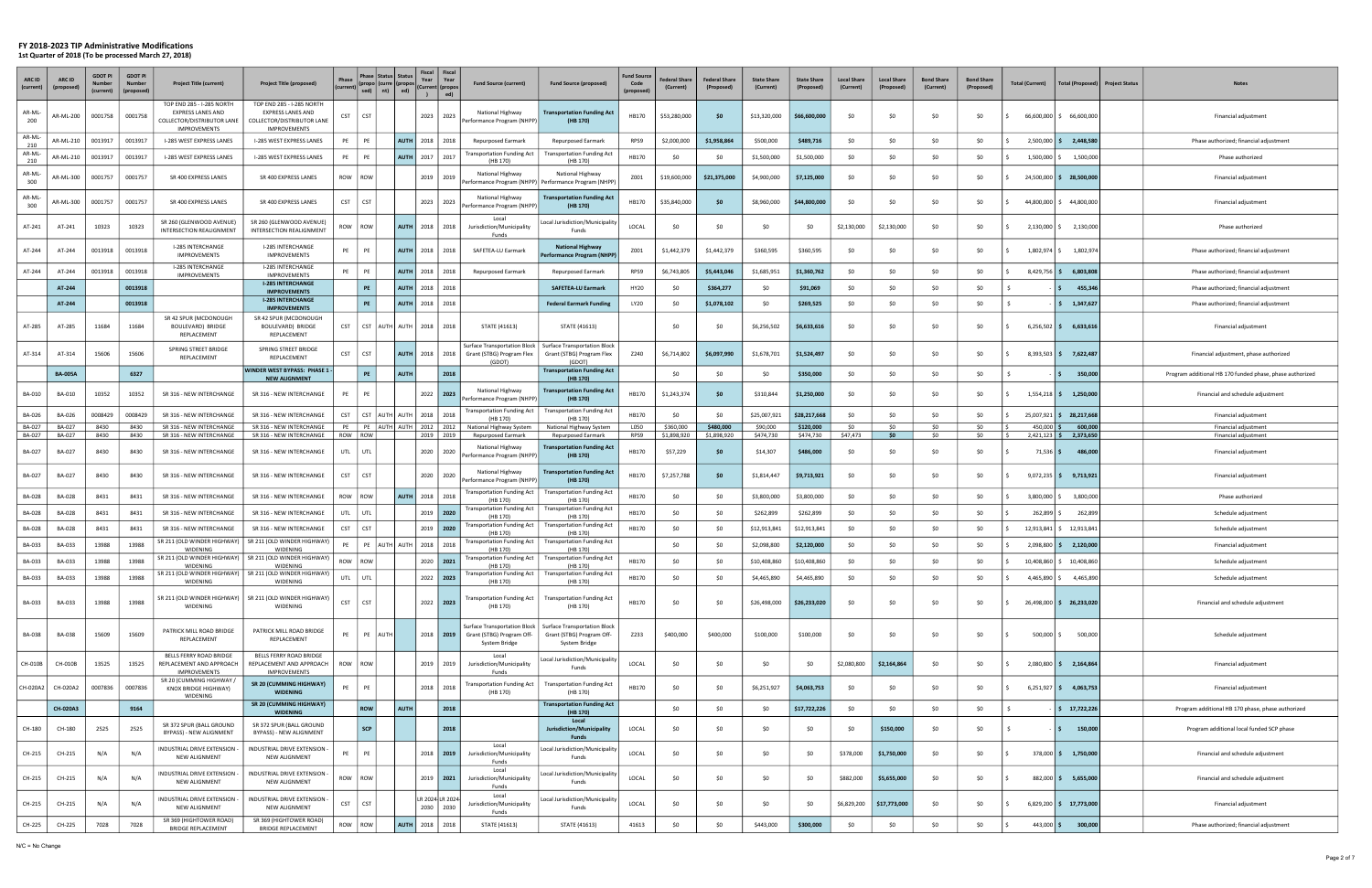| ARC ID<br>(current)    | ARC ID<br>(prop | <b>GDOT PI</b><br>(current) | <b>GDOT P</b><br>(propose | <b>Project Title (current)</b>                                               | <b>Project Title (proposed)</b>                                                     | Phase      | Phase I<br>(propo (curre<br>sed) | <b>Status</b><br><b>Status</b><br>(propos<br>nt)<br>ed) | Year<br>$\mathbf{r}$ | Fiscal Fiscal<br>Year<br>(Current   (propo:<br>ed) | <b>Fund Source (current)</b>                    | <b>Fund Source (proposed)</b>                                                                                                                  | <b>Fund Source</b><br>Code<br>(propose) | <b>Federal Share</b><br>(Current) | <b>Federal Share</b><br>(Proposed) | <b>State Share</b><br>(Current) | <b>State Share</b><br>(Proposed) | <b>Local Share</b><br>(Current) | <b>Local Share</b><br>(Proposed) | <b>Bond Share</b><br>(Current) | <b>Bond Share</b><br>(Proposed) | <b>Total (Current)</b> | <b>Total (Proposed</b>                   | <b>Project Status</b> | <b>Notes</b>                                                      |
|------------------------|-----------------|-----------------------------|---------------------------|------------------------------------------------------------------------------|-------------------------------------------------------------------------------------|------------|----------------------------------|---------------------------------------------------------|----------------------|----------------------------------------------------|-------------------------------------------------|------------------------------------------------------------------------------------------------------------------------------------------------|-----------------------------------------|-----------------------------------|------------------------------------|---------------------------------|----------------------------------|---------------------------------|----------------------------------|--------------------------------|---------------------------------|------------------------|------------------------------------------|-----------------------|-------------------------------------------------------------------|
| CH-225                 | CH-225          | 7028                        | 7028                      | SR 369 (HIGHTOWER ROAD)<br><b>BRIDGE REPLACEMENT</b>                         | SR 369 (HIGHTOWER ROAD)<br>BRIDGE REPLACEMENT                                       | <b>CST</b> | CST                              |                                                         | 2019                 | 2019                                               | Bridge Bond                                     | Bridge Bond                                                                                                                                    | <b>BBOND</b>                            | \$0                               | -SO                                | \$3,271,911                     | \$4,297,077                      | \$0                             | \$0                              | \$0                            | \$0                             | $3,271,911$ \$         | 4,297,077                                |                       | Financial adjustment                                              |
| CH-227                 | CH-227          | 12601                       | 12601                     | CANTON ROAD PEDESTRIAN<br><b>FACILITIES</b>                                  | CANTON ROAD PEDESTRIAN<br><b>FACILITIES</b>                                         |            | UTL UTL                          |                                                         | 2020                 |                                                    | (>200K) (ARC)                                   | Surface Transportation Block   Surface Transportation Block<br>2020 Grant (STBG) Program - Urban Grant (STBG) Program - Urban<br>(>200K) (ARC) | Z230                                    | \$60,000                          | \$60,000                           | \$0                             | \$0                              | \$15,000                        | \$239,835                        | \$0                            | \$0                             | 75,000 \$              | 299,835                                  |                       | Financial adjustment                                              |
| CH-227                 | CH-227          | 12601                       | 12601                     | CANTON ROAD PEDESTRIAN<br><b>FACILITIES</b>                                  | CANTON ROAD PEDESTRIAN<br><b>FACILITIES</b>                                         | <b>CST</b> | <b>CST</b>                       |                                                         | 2020                 |                                                    | Surface Transportation Block  <br>(>200K) (ARC) | <b>Surface Transportation Block</b><br>2020 Grant (STBG) Program - Urban Grant (STBG) Program - Urban<br>(>200K) (ARC)                         | Z230                                    | \$257,327                         | \$257,327                          | \$C                             | \$0                              | \$538,690                       | \$298,302                        | \$0                            | \$0                             | 796,017 \$             | 555,629                                  |                       | Financial adjustment                                              |
| CH-231                 | CH-231          | 14131                       | 14131                     | SR 20 (CUMMING HIGHWAY)<br>WIDENING                                          | SR 20 (CUMMING HIGHWAY)<br>WIDENING                                                 |            | ROW ROW                          |                                                         |                      | 2019 2019                                          | <b>Transportation Funding Act</b><br>(HB 170)   | Transportation Funding Act<br>(HB 170)                                                                                                         | HB170                                   | <b>SO</b>                         | SO.                                | \$2,233,050                     | \$4,158,500                      | \$0                             | SO.                              | \$0                            | \$0                             | $2,233,050$ \$         | 4,158,500                                |                       | Financial adjustment                                              |
|                        | CH-231          |                             | 14131                     |                                                                              | SR 20 (CUMMING HIGHWAY)<br><b>WIDENING</b>                                          |            | <b>ROW</b>                       |                                                         |                      | 2020                                               |                                                 | <b>Transportation Funding Act</b><br>(HB 170)                                                                                                  | HB170                                   | <b>SO</b>                         | \$0                                | \$0                             | \$4,158,500                      | \$0                             | - SO                             | \$0                            | \$0                             |                        | 4,158,500                                |                       | Program TFA funding (HB 170)                                      |
|                        | CH-231          |                             | 14131                     |                                                                              | SR 20 (CUMMING HIGHWAY)<br><b>WIDENING</b>                                          |            | <b>UTL</b>                       |                                                         |                      | 2020                                               |                                                 | <b>Transportation Funding Act</b><br>(HB 170)                                                                                                  | HB170                                   | \$0                               | \$0                                | <b>SO</b>                       | \$1,975,000                      | \$0                             | - SO                             | \$0                            | \$0                             |                        | 1,975,000                                |                       | Program TFA funding (HB 170)                                      |
| CH-231                 | CH-231          | 14131                       | 14131                     | SR 20 (CUMMING HIGHWAY)<br><b>WIDENING</b>                                   | SR 20 (CUMMING HIGHWAY)<br>WIDENING                                                 | <b>CST</b> | <b>CST</b>                       |                                                         |                      | 2019   2020                                        | Transportation Funding Act<br>(HB 170)          | <b>Transportation Funding Act</b><br>(HB 170)                                                                                                  | HB170                                   | <b>SO</b>                         | S0                                 | \$13,230,000                    | \$22,316,055                     | \$0                             | SO.                              | \$0                            | \$0                             |                        | $13,230,000 \mid \frac{1}{2}$ 22,316,055 |                       | Financial and schedule adjustment                                 |
| CH-232                 | CH-232          | 14132                       | 14132                     | SR 20 (CUMMING HIGHWAY)<br>WIDENING                                          | SR 20 (CUMMING HIGHWAY)<br>WIDENING                                                 |            | ROW ROW                          |                                                         |                      | 2017 2020                                          | <b>Fransportation Funding Act</b><br>(HB 170)   | <b>Transportation Funding Act</b><br>(HB 170)                                                                                                  | HB170                                   | \$0                               | S0                                 | \$5,000,000                     | \$8,119,000                      | \$0                             | \$0                              | \$0                            | \$0                             | $5,000,000$ \$         | 8,119,000                                |                       | Financial and schedule adjustment                                 |
| CH-232                 | CH-232          | 14132                       | 14132                     | SR 20 (CUMMING HIGHWAY)<br>WIDENING                                          | SR 20 (CUMMING HIGHWAY)<br>WIDENING                                                 |            | ROW ROW                          |                                                         |                      | 2018   2021                                        | Transportation Funding Act<br>(HB 170)          | <b>Transportation Funding Act</b><br>(HB 170)                                                                                                  | HB170                                   | <b>SO</b>                         |                                    | \$5,000,000                     | \$8,119,000                      | \$0                             |                                  | \$0                            | \$0                             | $5,000,000$ \$         | 8,119,000                                |                       | Financial and schedule adjustment                                 |
| CH-232                 | CH-232          | 14132                       | 14132                     | SR 20 (CUMMING HIGHWAY)<br>WIDENING                                          | SR 20 (CUMMING HIGHWAY)<br>WIDENING                                                 |            | ROW   UTL                        |                                                         |                      | $2019$ 2023                                        | <b>Fransportation Funding Act</b><br>(HB 170)   | <b>Transportation Funding Act</b><br>(HB 170)                                                                                                  | HB170                                   | <b>SO</b>                         | S0                                 | \$1,283,050                     | \$2,900,000                      | \$0                             | -SO                              | \$0                            | \$0                             | $1,283,050$ \$         | 2,900,000                                |                       | Financial and schedule adjustment                                 |
| CH-232                 | CH-232          | 14132                       | 14132                     | SR 20 (CUMMING HIGHWAY)<br>WIDENING                                          | SR 20 (CUMMING HIGHWAY)<br>WIDENING                                                 |            | CST CST                          |                                                         |                      | 2019   2023                                        | <b>Transportation Funding Act</b><br>(HB 170)   | <b>Transportation Funding Act</b><br>(HB 170)                                                                                                  | HB170                                   | \$0                               | S0                                 | \$13,230,000                    | \$29,117,359                     | \$0                             | - SO                             | \$0                            | \$0                             |                        | 13,230,000 \$ 29,117,359                 |                       | Financial and schedule adjustment                                 |
| CH-233                 | CH-233          | 14133                       | 14133                     | SR 20 (CUMMING HIGHWAY)<br>WIDENING                                          | SR 20 (CUMMING HIGHWAY)<br>WIDENING                                                 |            | ROW ROW                          |                                                         | 2017                 | 2020                                               | Transportation Funding Act<br>(HB 170)          | <b>Transportation Funding Act</b><br>(HB 170)                                                                                                  | HB170                                   | - \$0                             | S0                                 | \$5,000,000                     | \$6,400,500                      | \$0                             | -SO                              | \$0                            | \$0                             | $5,000,000$ \$         | 6,400,500                                |                       | Financial and schedule adjustment                                 |
| CH-233                 | CH-233          | 14133                       | 14133                     | SR 20 (CUMMING HIGHWAY)<br>WIDENING                                          | SR 20 (CUMMING HIGHWAY<br>WIDENING                                                  |            | ROW ROW                          |                                                         |                      | 2018   2021                                        | <b>Transportation Funding Act</b><br>(HB 170)   | <b>Transportation Funding Act</b><br>(HB 170)                                                                                                  | HB170                                   | \$0                               | \$0                                | \$5,000,000                     | \$6,400,500                      | \$0                             | \$0                              | \$0                            | \$0                             | $5,000,000$ \$         | 6,400,500                                |                       | Financial and schedule adjustment                                 |
| CH-233                 | CH-233          | 14133                       | 14133                     | SR 20 (CUMMING HIGHWAY)<br>WIDENING                                          | SR 20 (CUMMING HIGHWAY<br>WIDENING                                                  |            | ROW UTL                          |                                                         |                      | $2019$ 2023                                        | Fransportation Funding Act<br>(HB 170)          | <b>Transportation Funding Act</b><br>(HB 170)                                                                                                  | HB170                                   | \$0                               | S0                                 | \$2,883,050                     | \$2,425,000                      | \$0                             | - SO                             | \$0                            | \$0                             | $2,883,050$ \$         | 2,425,000                                |                       | Financial and schedule adjustment                                 |
| CH-233                 | CH-233          | 14133                       | 14133                     | SR 20 (CUMMING HIGHWAY)<br>WIDENING                                          | SR 20 (CUMMING HIGHWAY)<br>WIDENING                                                 |            | CST CST                          |                                                         |                      | 2019   2023                                        | <b>Fransportation Funding Act</b><br>(HB 170)   | <b>Transportation Funding Act</b><br>(HB 170)                                                                                                  | HB170                                   | \$0                               | S0                                 | \$13,230,000                    | \$24,030,621                     | \$0                             | \$0                              | \$0                            | \$0                             |                        | 13,230,000 \$ 24,030,621                 |                       | Financial and schedule adjustment                                 |
|                        | CO-301          |                             | 6862                      |                                                                              | SR 92 (LAKE ACWORTH DRIVE /<br><b>COWAN ROAD) WIDENING</b>                          |            | UTL                              |                                                         |                      | 2019                                               |                                                 | <b>Transportation Funding Act</b><br>(HB 170)                                                                                                  | HB170                                   | <b>SO</b>                         | \$0                                | \$0                             | \$100,000                        | \$0                             | \$0                              | \$0                            | \$0                             |                        | 100,000<br>l S                           |                       | Program TFA funding (HB 170)                                      |
| CO-380                 | CO-380          | 0013967                     | 0013967                   | VINDY HILL ROAD - TERRELL MILL  <br>ROAD CONNECTOR                           | WINDY HILL ROAD - TERRELL MILL<br>ROAD CONNECTOR                                    |            | <b>ROW</b>                       | <b>AUTH</b>                                             | 2017                 | 2018                                               |                                                 |                                                                                                                                                | LOCAL                                   |                                   | \$0                                | \$0                             | -\$0                             | \$18,500,000                    | \$22,242,900                     | \$0                            | \$0                             |                        | 18,500,000 \$ 22,242,900                 |                       | Financial adjustment                                              |
| CO-402                 | CO-402          | TBD                         | TBD                       | GRTA MANAGED LANES SYSTEM<br>PARK AND RIDE EXPANSION<br><b>COBB COUNTY</b>   | GRTA MANAGED LANES SYSTEM<br>PARK AND RIDE EXPANSION -<br><b>COBB COUNTY</b>        | PE         |                                  | <b>AUTH</b>                                             | 2017                 | 2017                                               | <b>Bus and Bus Facilities</b>                   | <b>Bus and Bus Facilities</b>                                                                                                                  | 5309-2                                  | \$135,484                         | \$113,674                          | \$33,871                        | \$0                              | \$0                             | \$0                              | \$0                            | \$28,419                        | $169,355$ \$           | 142,093                                  |                       | Reflect shifting of existing funds to other activities in project |
| CO-402                 | CO-402          | TBD                         | TBD                       |                                                                              | <b>GRTA MANAGED LANES SYSTEM</b><br>PARK AND RIDE EXPANSION -<br><b>COBB COUNTY</b> |            | PE                               |                                                         |                      | 2018                                               | <b>Bus and Bus Facilities</b>                   | <b>Bus and Bus Facilities</b>                                                                                                                  | 5309-2                                  | \$0                               | \$1,086,326                        | \$0                             | \$120,000                        | \$0                             | \$0                              | \$0                            | \$151,581                       |                        | $\frac{1}{2}$ 1,357,907                  |                       | Reallocate funds for ongoing PE activities                        |
| CO-402                 | CO-402          | TBD                         | TBD                       | GRTA MANAGED LANES SYSTEM<br>PARK AND RIDE EXPANSION -<br><b>COBB COUNTY</b> | GRTA MANAGED LANES SYSTEM<br>PARK AND RIDE EXPANSION -<br><b>COBB COUNTY</b>        |            | CST CST                          |                                                         | 2019                 | 2019                                               | <b>Bus and Bus Facilities</b>                   | <b>Bus and Bus Facilities</b>                                                                                                                  | 5309-2                                  | \$207,018                         | \$1,103,829                        | \$51,755                        | \$4,015,000                      | \$0                             | \$0                              | \$0                            | \$0                             |                        | 258,773 \$ 5,118,829                     |                       | Financial adjustment                                              |
| CO-402                 | CO-402          | TBD                         | TBD                       | GRTA MANAGED LANES SYSTEM<br>PARK AND RIDE EXPANSION -<br><b>COBB COUNTY</b> | GRTA MANAGED LANES SYSTEM<br>PARK AND RIDE EXPANSION -<br><b>COBB COUNTY</b>        |            | $CST$ $CST$                      |                                                         | 2018                 | 2018                                               | <b>Bus and Bus Facilities</b>                   | <b>Bus and Bus Facilities</b>                                                                                                                  | 5309-2                                  | \$2,484,221                       | \$1,837,343                        | \$621,055                       | \$4,015,000                      | \$0                             | SO.                              | \$0                            | \$0                             |                        | $3,105,276$ \$ 5,852,343                 |                       | Financial adjustment                                              |
| CO-402                 | CO-402          | TBD                         | TBD                       | GRTA MANAGED LANES SYSTEM<br>PARK AND RIDE EXPANSION -<br>COBB COUNTY        | GRTA MANAGED LANES SYSTEM<br>PARK AND RIDE EXPANSION -<br><b>COBB COUNTY</b>        | <b>CST</b> |                                  |                                                         | 2017                 |                                                    |                                                 | <b>Bus and Bus Facilities</b>                                                                                                                  | 5309-2                                  | \$440,992                         | \$0                                | \$110,248                       | \$0                              | \$0                             | \$0                              | \$0                            | \$0                             | $551,240$ \$<br>IS.    |                                          |                       | Delete previous fiscal year phase                                 |
| CO-445A                | CO-445A         | 0012609                     | 0012609                   | KENNESAW TRUCK ROUTE<br>IGNAGE PHASE I - JILES ROAD                          | <b>KENNESAW TRUCK ROUTE</b><br>SIGNAGE PHASE I - JILES ROAD                         |            | CST CST                          |                                                         |                      | 2018 2019                                          |                                                 |                                                                                                                                                | Z230                                    | \$320,000                         | \$320,000                          | \$0                             | \$0                              | \$114,463                       | \$189,093                        | \$0                            | \$0                             | $434,463$ \$           | 509,093                                  |                       | Financial adjustment                                              |
| CO-445B                | CO-445B         | 0015699                     | 0015699                   | KENNESAW TRUCK ROUTE<br>SIGNAGE PHASE II - CHEROKEE<br>STREET                | KENNESAW TRUCK ROUTE<br>SIGNAGE PHASE II - CHEROKEE<br>STREET                       |            | CST CST                          |                                                         |                      | 2019 2019                                          |                                                 |                                                                                                                                                | Z230                                    | \$160,000                         | \$160,000                          | \$0                             | \$0                              | \$40,000                        | \$269,438                        | \$0                            | \$0                             | $200,000$ \$           | 429,438                                  |                       | Financial adjustment                                              |
| CO-447                 | CO-447          | 0012808                     | 0012808                   | II - SECTION B                                                               | BOB CALLAN TRUNK TRAIL PHASE   BOB CALLAN TRUNK TRAIL PHASE<br>II - SECTION B       | <b>CST</b> | CST                              |                                                         |                      | 2020 2020                                          |                                                 |                                                                                                                                                | Z230                                    | \$2,209,886                       | \$2,209,886                        | \$0                             | \$0                              | \$2,384,591                     | \$2,846,537                      | \$0                            | \$0                             | IS.                    | $4,594,477$ \$ 5,056,423                 |                       | Financial adjustment                                              |
|                        | CW-011          |                             | 332180-                   |                                                                              | <b>SR 16 INTERSECTION</b><br><b>IMPROVEMENTS</b>                                    |            | PE                               | <b>AUTH</b>                                             |                      | 2018                                               |                                                 | <b>Transportation Funding Act</b><br>(HB 170)                                                                                                  | <b>HB170</b>                            | \$0                               | \$0                                | \$0                             | \$264,000                        | \$0                             | \$0                              | \$0                            | \$0                             |                        | 264,000                                  |                       | Program TFA funding (HB 170), phase authorized                    |
| CW-028                 | CW-028          | 333176-                     | 333176-                   | SR 74/85 BRIDGE REPLACEMENT                                                  | SR 74/85 BRIDGE REPLACEMENT                                                         |            | UTL UTL                          |                                                         |                      | 2019   2019                                        | Grant (STBG) Program Flex<br>(GDOT)             | Surface Transportation Block   Surface Transportation Block<br>Grant (STBG) Program Flex<br>(GDOT)                                             | Z240                                    | \$120,853                         | \$118,483                          | \$30,213                        | \$29,621                         | \$0                             | \$0                              | \$0                            | \$0                             | $151,066$ \$           | 148,104                                  |                       | Financial adjustment                                              |
| CW-028                 | CW-028          | 333176-                     | 333176-                   | SR 74/85 BRIDGE REPLACEMENT                                                  | SR 74/85 BRIDGE REPLACEMENT                                                         |            | CST CST                          |                                                         |                      | 2019   2019                                        | Grant (STBG) Program Flex<br>(GDOT)             | Surface Transportation Block   Surface Transportation Block<br>Grant (STBG) Program Flex<br>(GDOT)                                             | Z240                                    | \$2,152,840                       | \$2,482,239                        | \$538,210                       | \$620,560                        | \$0                             | \$0                              | \$0                            | \$0                             |                        | $2,691,050$ \$ 3,102,799                 |                       | Financial adjustment                                              |
| CW-076                 | CW-076          | 0013195                     | 0013195                   | MADRAS CONNECTOR - PHASE 1                                                   | MADRAS CONNECTOR - PHASE 1                                                          |            | <b>CST</b>                       |                                                         |                      | 2020                                               |                                                 | Georgia Transportation<br>Infrastructure Bank                                                                                                  | GTIB                                    | \$0                               | \$0                                | \$0                             | \$1,500,000                      | \$0                             | \$0                              | \$0                            | \$0                             | S.                     | $\frac{1}{2}$ ,500,000                   |                       | Program SRTA GTIB award                                           |
| CW-077                 | CW-077          | 12879                       | 12879                     | SENOIA IVY RIDGE TRAIL                                                       | SENOIA IVY RIDGE TRAIL                                                              |            | ROW ROW                          |                                                         |                      | 2017   2018                                        | Local<br>Jurisdiction/Municipality<br>Funds     | ocal Jurisdiction/Municipality<br>Funds                                                                                                        |                                         | \$0                               | \$0                                | \$0                             | \$0                              | \$237,150                       | \$220,000                        | \$0                            | \$0                             | $237,150$ \$           | 220,000                                  |                       | Financial adjustment, phase authorized                            |
| AT-311<br>N/C = No Cha | <b>DELETE</b>   | 15297                       |                           | CHILDRESS DRIVE BRIDGE<br>REPLACEMENT                                        |                                                                                     | ALL        |                                  |                                                         |                      |                                                    |                                                 |                                                                                                                                                |                                         |                                   |                                    |                                 |                                  |                                 |                                  |                                |                                 | Ŝ.                     | S.                                       |                       | Delete project; to be delivered with local funds.                 |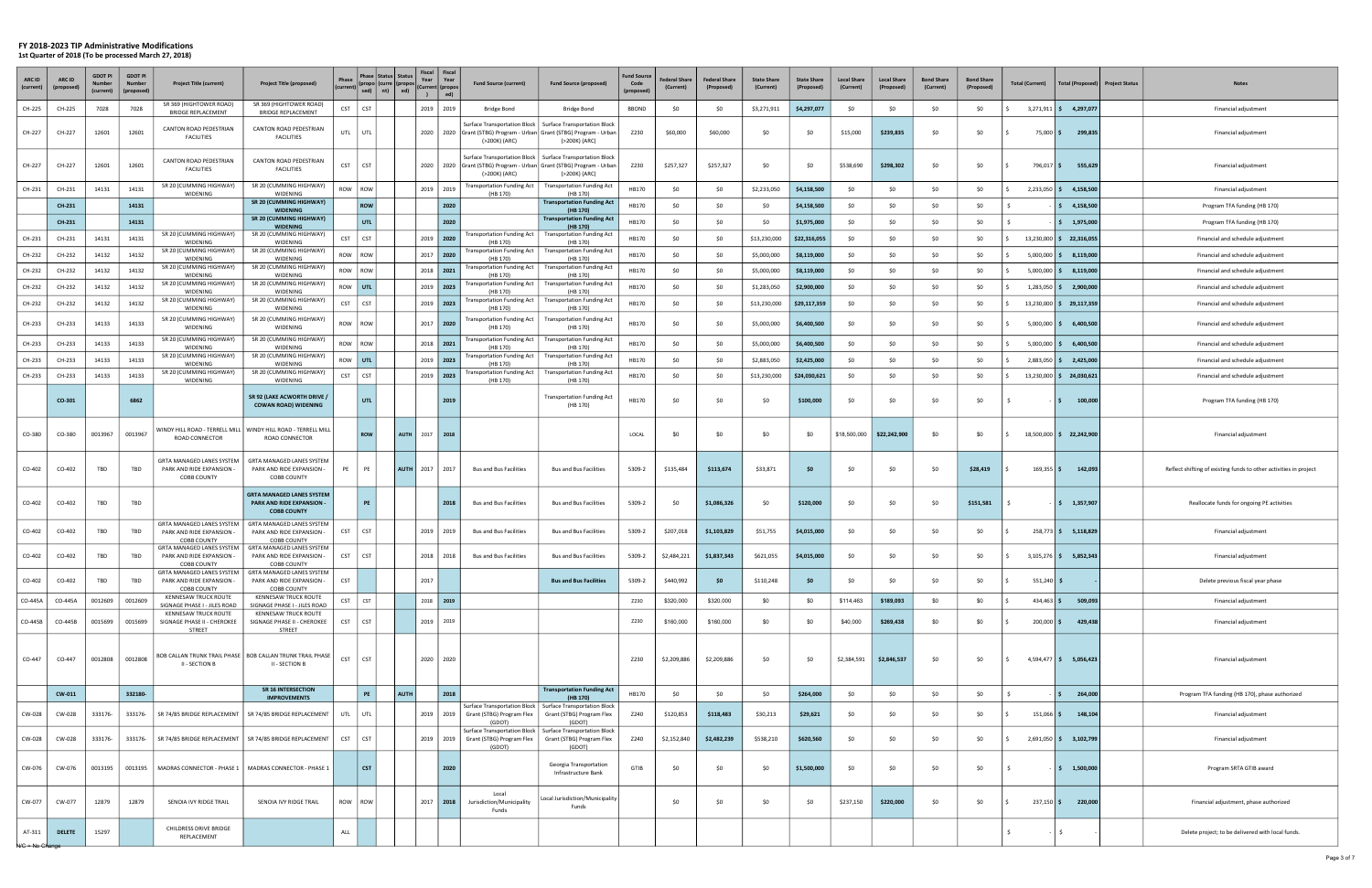#### FY 2018-2023 TIP Administrative Modifications

1st Quarter of 2018 (To be processed March 27, 2018)

| <b>ARC ID</b><br>(current) | ARC ID              | <b>GDOT PI</b><br>(current) | <b>GDOT PI</b><br><b>Numbe</b><br>(proposed) | <b>Project Title (current)</b>                                                                     | <b>Project Title (proposed)</b>                                                                                                  | Phase      | Phase   Status   Status<br><b>Curre</b><br>sed) $\left $ nt) $\right $ | ed)         | Fiscal<br>Year<br>(Current   (propo<br>$\mathbf{r}$ | Fiscal<br>Year<br>ed) | <b>Fund Source (current)</b>                                                      | <b>Fund Source (proposed)</b>                                                                                        | <b>Fund Sourc</b><br>Code<br>(proposed | Federal Share<br>(Current) | <b>Federal Share</b><br>(Proposed) | <b>State Share</b><br>(Current) | <b>State Share</b><br>(Proposed) | <b>Local Share</b><br>(Current) | <b>Local Share</b><br>(Proposed) | <b>Bond Share</b><br>(Current) | <b>Bond Share</b><br>(Proposed) | <b>Total (Current)</b> | Total (Proposed)         | <b>Project Status</b> | <b>Notes</b>                                                                                             |
|----------------------------|---------------------|-----------------------------|----------------------------------------------|----------------------------------------------------------------------------------------------------|----------------------------------------------------------------------------------------------------------------------------------|------------|------------------------------------------------------------------------|-------------|-----------------------------------------------------|-----------------------|-----------------------------------------------------------------------------------|----------------------------------------------------------------------------------------------------------------------|----------------------------------------|----------------------------|------------------------------------|---------------------------------|----------------------------------|---------------------------------|----------------------------------|--------------------------------|---------------------------------|------------------------|--------------------------|-----------------------|----------------------------------------------------------------------------------------------------------|
| $CO-AR-303$                | <b>DELETE</b>       | TBD                         | TBD                                          | <b>GRTA MANAGED LANES SYSTEM</b><br>PARK AND RIDE EXPANSION<br><b>COBB COUNTY</b>                  | GRTA MANAGED LANES SYSTEM<br>PARK AND RIDE EXPANSION<br><b>COBB COUNTY</b>                                                       |            | N/A                                                                    |             | N/A                                                 | N/A                   |                                                                                   |                                                                                                                      | N/A                                    | N/A                        | N/f                                | N/A                             | N/A                              | N/A                             | N/A                              | N/A                            | N/A                             |                        |                          | DELETED               | Non conformity project deleted by request of sponsor                                                     |
| DK-065B                    | DK-065B             | 0006879                     | 0006879                                      | PANOLA ROAD: SEGMENT 2<br>OPERATION IMPROVEMENTS                                                   | PANOLA ROAD: SEGMENT 2<br>OPERATION IMPROVEMENTS                                                                                 |            | <b>UTL</b>                                                             |             | 2019   2022                                         |                       |                                                                                   |                                                                                                                      | LOCAL                                  | N/A                        | N/A                                | N/A                             | N/A                              | N/A                             | N/A                              | N/A                            | N/A                             |                        |                          |                       | Schedule adjustment to accommodate TIP solicitation request for additional<br>ROW funding.               |
| DK-065B                    | DK-065B             | 0006879                     | 0006879                                      | PANOLA ROAD: SEGMENT 2<br>OPERATION IMPROVEMENTS                                                   | PANOLA ROAD: SEGMENT 2<br>OPERATION IMPROVEMENTS                                                                                 |            | <b>CST</b>                                                             |             | 2019   2022                                         |                       |                                                                                   |                                                                                                                      | Z230                                   | \$9,665,184                | \$4,865,184                        | \$0                             | \$0                              | \$9,273,867                     | \$14,073,867                     | \$0                            | \$0                             |                        | 18,939,051 \$ 18,939,051 |                       | Financial and schedule adjustment to accommodate TIP solicitation request<br>for additional ROW funding  |
| DK-344A                    | <b>DK-344A</b>      | 2669                        | 2669                                         | UPGRADES TO APPROXIMATELY<br>40 SIGNALS IN DEKALB COUNTY                                           | JPGRADES TO APPROXIMATELY 40<br>SIGNALS IN DEKALB COUNTY                                                                         | ROW        | ROW                                                                    |             | 2018                                                | 2018                  | Local<br>Jurisdiction/Municipality<br>Funds                                       | Local Jurisdiction/Municipality<br>Funds                                                                             | LOCAL                                  | \$0                        | SO.                                | \$0                             | \$0                              | \$1,000,000                     | \$1,500,000                      | \$0                            | \$0                             |                        | $1,000,000$ \$ 1,500,000 |                       | Financial adjustment                                                                                     |
| <b>DK-344A</b>             | DK-344A             | 0002669                     | 0002669                                      | UPGRADES TO APPROXIMATELY<br>40 SIGNALS IN DEKALB COUNTY                                           | UPGRADES TO APPROXIMATELY 40<br>SIGNALS IN DEKALB COUNTY                                                                         | <b>CST</b> | <b>CST</b>                                                             |             | 2020                                                | 2020                  | Surface Transportation Block  <br>Grant (STBG) Program Flex<br>(GDOT)             | Surface Transportation Block<br>Grant (STBG) Program Flex<br><b>(GDOT</b>                                            | Z240                                   | \$6,775,628                | \$6,361,842                        | \$0                             | \$0                              | \$0                             |                                  | \$0                            | \$0                             | $6,775,628$ \$         | 6,361,842                |                       | Financial adjustment                                                                                     |
| DK-344C                    | DK-3440             | 6999                        | 6999                                         | UPGRADES TO APPROXIMATELY<br>25 SIGNALS IN DEKALB COUNTY                                           | UPGRADES TO APPROXIMATELY 25<br>SIGNALS IN DEKALB COUNTY                                                                         | <b>CST</b> | <b>CST</b>                                                             |             |                                                     |                       | Surface Transportation Block<br>2019   2020   Grant (STBG) Program Flex<br>(GDOT) | Surface Transportation Block<br>Grant (STBG) Program Flex<br>(GDOT)                                                  | Z240                                   | \$3,592,930                | \$3,522,480                        | \$0                             | \$0                              | \$0                             | -SO                              | \$0                            | \$0                             |                        | $3,592,930$ \$ 3,522,480 |                       | Financial and schedule adjustment                                                                        |
| DK-421                     | DK-421              | 12824                       | 12824                                        | US 78/278/SR 8 (PONCE DE LEON<br>AVENUE) SIGNAL UPGRADES                                           | JS 78/278/SR 8 (PONCE DE LEON<br>AVENUE) SIGNAL UPGRADES                                                                         | PE         | PE                                                                     | AUTH   AUTH | 2014 2014                                           |                       | STP - Urban (>200K) (ARC)                                                         | STP - Urban (>200K) (ARC)                                                                                            | Z230                                   | \$125,000                  | \$335,352                          | \$0                             | \$0                              | \$0                             | -SO                              | \$0                            | \$0                             | $125,000$ \$           | 335,352                  |                       | Financial adjustment                                                                                     |
| DK-421                     | DK-421              | 12824                       | 12824                                        | US 78/278/SR 8 (PONCE DE LEON  <br>AVENUE) SIGNAL UPGRADES                                         | US 78/278/SR 8 (PONCE DE LEON<br>AVENUE) SIGNAL UPGRADES                                                                         | ROW   ROW  |                                                                        |             | AUTH 2018 2018                                      |                       |                                                                                   | Congestion Mitigation & Air   Congestion Mitigation & Air<br>Quality Improvement (CMAQ) Quality Improvement (CMAQ)   | Z400                                   | \$204,000                  | \$112,000                          | \$51,000                        | \$28,000                         | \$0                             | \$0                              | \$0                            | \$0                             | $255,000$ \$           | 140,000                  |                       | Phase AUTH; Financial adjustment                                                                         |
| DK-421                     | DK-421              | 12824                       | 12824                                        | US 78/278/SR 8 (PONCE DE LEON<br>AVENUE) SIGNAL UPGRADES                                           | US 78/278/SR 8 (PONCE DE LEON<br>AVENUE) SIGNAL UPGRADES                                                                         | CST        | <b>CST</b>                                                             |             | 2019                                                | 2019                  | Congestion Mitigation & Air                                                       | Congestion Mitigation & Air<br>Quality Improvement (CMAQ)   Quality Improvement (CMAQ)                               | Z400                                   | \$541,008                  | \$541,376                          | \$135,252                       | \$135,344                        | \$0                             | <b>SO</b>                        | \$0                            | \$0                             | $676,260$ \$           | 676,720                  |                       | Financial adjustment                                                                                     |
|                            | <b>DK-425</b>       |                             | 0012815                                      |                                                                                                    | US 278/SR 12 (COVINGTON<br><b>HIGHWAY) AND EVANS MILL</b><br><b>ROAD SIGNAL UPGRADES</b>                                         |            | <b>CST</b>                                                             | <b>AUTH</b> |                                                     | 2018                  |                                                                                   | <b>Transportation Funding Act</b><br>(HB 170)                                                                        | HB170                                  | \$0                        | SO.                                | \$0                             | \$990,493                        | \$0                             | <b>SO</b>                        | \$0                            | \$0                             |                        | 990,493<br>IS.           |                       | Program additional state funded phase                                                                    |
|                            | DK-AR-207 DK-AR-207 | 713300-                     | 713300-                                      | I-285 SOUTH INTERCHANGE<br><b>IMPROVEMENTS</b>                                                     | <b>I-285 SOUTH INTERCHANGE</b><br>IMPROVEMENTS                                                                                   | UTL        | UTL                                                                    |             | 2022 2023                                           |                       | National Highway<br>Performance Program (NHPP) Performance Program (NHPP          | National Highway                                                                                                     | Z001                                   | \$328,626                  | \$335,199                          | \$82,157                        | \$83,800                         | \$0                             | <b>SO</b>                        | \$0                            | \$0                             | $410,783$ \$           | 418,999                  |                       | Financial and schedule adjustment                                                                        |
|                            | DK-AR-207 DK-AR-207 | 713300-                     | 713300-                                      | I-285 SOUTH INTERCHANGE<br><b>IMPROVEMENTS</b>                                                     | <b>I-285 SOUTH INTERCHANGE</b><br><b>IMPROVEMENTS</b>                                                                            | <b>CST</b> | <b>CST</b>                                                             |             | 2022 2023                                           |                       | National Highway                                                                  | National Highway<br>Performance Program (NHPP)   Performance Program (NHPP                                           | Z001                                   | \$36,595,659               | \$37,327,572                       | \$9,148,915                     | \$9,331,893                      | \$0                             | <b>SO</b>                        | \$0                            | \$0                             |                        | 45,744,573 \$46,659,465  |                       | Financial and schedule adjustment                                                                        |
| DK-AR-242 DK-AR-242        |                     | 2868                        | 2868                                         | PANOLA ROAD: SEGMENT 3<br><b>OPERATIONS IMPROVEMENTS -</b><br>INCLUDES I-20 INTERCHANGE            | PANOLA ROAD: SEGMENT 3<br><b>OPERATIONS IMPROVEMENTS -</b><br>INCLUDES I-20 INTERCHANGE                                          | ROW        | ROW                                                                    |             | $2022$   2023                                       |                       | National Highway<br>Performance Program (NHPP)                                    | National Highway<br>Performance Program (NHPP)                                                                       | Z001                                   | \$21,334,374               | \$21,761,062                       | \$5,333,594                     | \$5,440,265                      | \$0                             | <b>SO</b>                        | \$0                            | \$0                             |                        | 26,667,968 \$ 27,201,327 |                       | Financial and schedule adjustment                                                                        |
| FA-353                     | FA-353              | 12878                       | 12878                                        | AND PATHS                                                                                          | FAYETTEVILLE MULTI-USE BRIDGE   FAYETTEVILLE MULTI-USE BRIDGE<br>AND PATHS                                                       | UTL        | UTL                                                                    |             | 2018   2021                                         |                       | Local<br>Jurisdiction/Municipality<br>Funds                                       | Local Jurisdiction/Municipality<br>Funds                                                                             | LOCAL                                  | - \$0                      | -SO                                | \$0                             | \$0                              | \$100,000                       | \$100,000                        | \$0                            | \$0                             | $100,000$ $\mid$ \$    | 100,000                  |                       | Financial adjustment                                                                                     |
| FA-355                     | FA-355              | 13734                       | 13734                                        | SR 85 BRIDGE REPLACEMENT                                                                           | SR 85 BRIDGE REPLACEMENT                                                                                                         | N/A        | N/A                                                                    |             | N/A                                                 | N/A                   |                                                                                   |                                                                                                                      | N/A                                    | N/A                        | N/A                                | N/A                             | N/A                              | N/A                             | N/A                              | N/A                            | N/A                             |                        |                          |                       | Data entry correction; project is not (and never was) in the region's air<br>quality conformity analysis |
| FA-358                     | FA-358              | 15647                       | 15647                                        | COASTLINE ROAD BRIDGE<br>REPLACEMENT                                                               | <b>COASTLINE ROAD BRIDGE</b><br>REPLACEMENT                                                                                      | PE         | PE                                                                     | <b>AUTH</b> | 2018                                                | 2018                  | Surface Transportation Block<br>Grant (STBG) Program Off-<br>System Bridge        | <b>Surface Transportation Block</b><br>Grant (STBG) Program Off-<br>System Bridge                                    |                                        | \$400,000                  | \$400,000                          | \$100,000                       | \$100,000                        | \$0                             | <b>SO</b>                        | \$0                            | \$0                             | $500,000$ \$           | 500,000                  |                       | Phase authorized                                                                                         |
| <b>FN-067A</b>             | <b>FN-067A</b>      | 721780-                     | 721780                                       | SR 9 (NORTH MAIN STREET /<br>CUMMING HIGHWAY) WIDENING                                             | SR 9 (NORTH MAIN STREET /<br>UMMING HIGHWAY) WIDENING                                                                            | CST        | <b>CST</b>                                                             |             | 2021                                                | 2021                  | Transportation Funding Act<br>(HB 170)                                            | <b>Transportation Funding Act</b><br>(HB 170)                                                                        | HB170                                  | \$0                        | SO.                                | \$12,853,899                    | \$16,981,705                     | \$0                             | <b>SO</b>                        | \$0                            | \$0                             |                        | 12,853,899 \$ 16,981,705 |                       | Financial adjustment                                                                                     |
| <b>FN-067B</b>             | FN-067B             | 721790                      | 721790                                       | SR 9 (ALPHARETTA HIGHWAY /<br>MAIN STREET) OPERATIONAL<br>IMPROVEMENTS                             | SR 9 (ALPHARETTA HIGHWAY /<br>MAIN STREET) OPERATIONAL<br><b>IMPROVEMENT</b>                                                     | <b>CST</b> | <b>CST</b>                                                             |             | 2021                                                | 2021                  | <b>Transportation Funding Act</b><br>(HB 170)                                     | <b>Transportation Funding Act</b><br>(HB 170)                                                                        | HB170                                  | \$0                        | <b>SO</b>                          | \$10,851,241                    | \$14,258,238                     | \$0                             | <b>SO</b>                        | \$0                            | \$0                             |                        | 10,851,241 \$ 14,258,238 |                       | Financial adjustment                                                                                     |
| FN-233A                    | <b>FN-233A</b>      | 4634                        | 4634                                         | 1 - WIDENING                                                                                       | McGINNIS FERRY ROAD: SEGMENT   McGINNIS FERRY ROAD: SEGMENT<br>1 - WIDENING                                                      | ROW        | ROW                                                                    |             | 2018                                                | 2018                  | Local<br>Jurisdiction/Municipality<br>Funds                                       | Local Jurisdiction/Municipality<br>Funds                                                                             | LOCAL                                  | \$0                        | \$0                                | \$0                             | \$0                              | \$3,801,584                     | \$14,702,000                     | \$0                            | \$0                             |                        | 3,801,584 \$ 14,702,000  |                       | Financial adjustment                                                                                     |
| FN-233A                    | FN-233A             | 4634                        | 4634                                         | 1 - WIDENING                                                                                       | McGINNIS FERRY ROAD: SEGMENT MCGINNIS FERRY ROAD: SEGMENT<br>1 - WIDENING                                                        | UTL        | UTL                                                                    |             | 2020 2021                                           |                       | Local<br>Jurisdiction/Municipality<br>Funds                                       | Local Jurisdiction/Municipality<br>Funds                                                                             | LOCAL                                  | \$0                        | \$0                                | \$0                             | \$0                              | \$6,011,520                     | \$3,852,000                      | \$0                            | \$0                             |                        | $6,011,520$ \$ 3,852,000 |                       | Financial and schedule adjustment                                                                        |
| FN-233A                    | <b>FN-233A</b>      | 4634                        | 4634                                         | 1 - WIDENING                                                                                       | McGINNIS FERRY ROAD: SEGMENT McGINNIS FERRY ROAD: SEGMENT<br>1 - WIDENING                                                        | <b>CST</b> | <b>CST</b>                                                             |             | 2020 2021                                           |                       | Transportation Funding Act<br>(HB 170)                                            | <b>Transportation Funding Act</b><br>(HB 170)                                                                        | HB170                                  | \$0                        | SO.                                | \$10,000,000                    | \$10,000,000                     | \$14,140,764                    | \$14,140,764                     | \$0                            | \$0                             |                        | 24,140,764 \$24,140,764  |                       | Schedule adjustment                                                                                      |
| FN-263                     | FN-263              | 0010418                     | 0010418                                      | SR 120 (KIMBALL BRIDGE ROAD)  <br>WIDENING                                                         | SR 120 (KIMBALL BRIDGE ROAD)<br>WIDENING                                                                                         | N/A        | N/A                                                                    |             | N/A                                                 | N/A                   |                                                                                   |                                                                                                                      | N/A                                    | N/A                        | N/A                                | N/A                             | N/A                              | N/A                             | N/A                              | N/A                            | N/A                             |                        |                          | COMPLETED             | Change project status to completed                                                                       |
| FN-264                     | FN-264              | 721000-                     | 721000-                                      | SR 120 (ABBOTTS BRIDGE ROAD /<br>DULUTH HIGHWAY) WIDENING                                          | SR 120 (ABBOTTS BRIDGE ROAD /<br>DULUTH HIGHWAY) WIDENING                                                                        | UTL        | UTL                                                                    |             | 2020                                                | 2020                  | <b>Transportation Funding Act</b><br>(HB 170)                                     | <b>Transportation Funding Act</b><br>(HB 170)                                                                        | HB170                                  | \$0                        | SO.                                | \$270,000                       | \$1,600,000                      | \$0                             | -SO                              | \$0                            | \$0                             |                        | 270,000 \$ 1,600,000     |                       | Financial adjustment                                                                                     |
| FN-264                     | FN-264              | 721000-                     | 721000-                                      | SR 120 (ABBOTTS BRIDGE ROAD /<br>DULUTH HIGHWAY) WIDENING                                          | SR 120 (ABBOTTS BRIDGE ROAD /<br>DULUTH HIGHWAY) WIDENING                                                                        | <b>CST</b> | CST                                                                    |             | 2020                                                | 2020                  | <b>Transportation Funding Act</b><br>(HB 170)                                     | <b>Transportation Funding Act</b><br>(HB 170)                                                                        | HB170                                  | \$0                        | -SO                                | \$25,577,033                    | \$28,066,133                     | \$0                             | \$0                              | \$0                            | \$0                             |                        | 25,577,033 \$ 28,066,133 |                       | Financial adjustment                                                                                     |
|                            | <b>FN-287</b>       |                             | 12788                                        |                                                                                                    | <b>SR 120 (ABBOTTS BRIDGE ROAD)</b><br><b>OPERATIONAL AND SAFETY</b><br><b>IMPROVEMENTS INCLUDING</b><br>PEDESTRIAN CONNECTIVITY |            | PE                                                                     |             |                                                     | 2018                  |                                                                                   | <b>Surface Transportation Block</b><br>Grant (STBG) Program - Urban<br>(>200K) (ARC)                                 | Z230                                   | \$0                        | \$100,000                          | \$0                             | \$0                              | \$0                             | \$25,000                         | \$0                            | \$0                             |                        | 125,000<br>IS.           |                       | Program additional Z230 for in progress PE activities                                                    |
| FN-298                     | FN-298              | 13141                       | 13141                                        | <b>GLENRIDGE DRIVE, HAMMOND</b><br>DRIVE AND PEACHTREE<br>DUNWOODY ROAD - ATMS<br>SYSTEM EXPANSION | GLENRIDGE DRIVE, HAMMOND<br>DRIVE AND PEACHTREE<br>DUNWOODY ROAD - ATMS<br>SYSTEM EXPANSION                                      | <b>CST</b> | <b>CST</b>                                                             |             | AUTH 2018 2018                                      |                       |                                                                                   | Congestion Mitigation & Air   Congestion Mitigation & Air<br>Quality Improvement (CMAQ)   Quality Improvement (CMAQ) |                                        | \$120,000                  | \$120,000                          | \$0                             | \$0                              | \$82,331                        | \$82,331                         | \$0                            | \$0                             | 202,331 \$             | 202,331                  |                       | Phase authorized                                                                                         |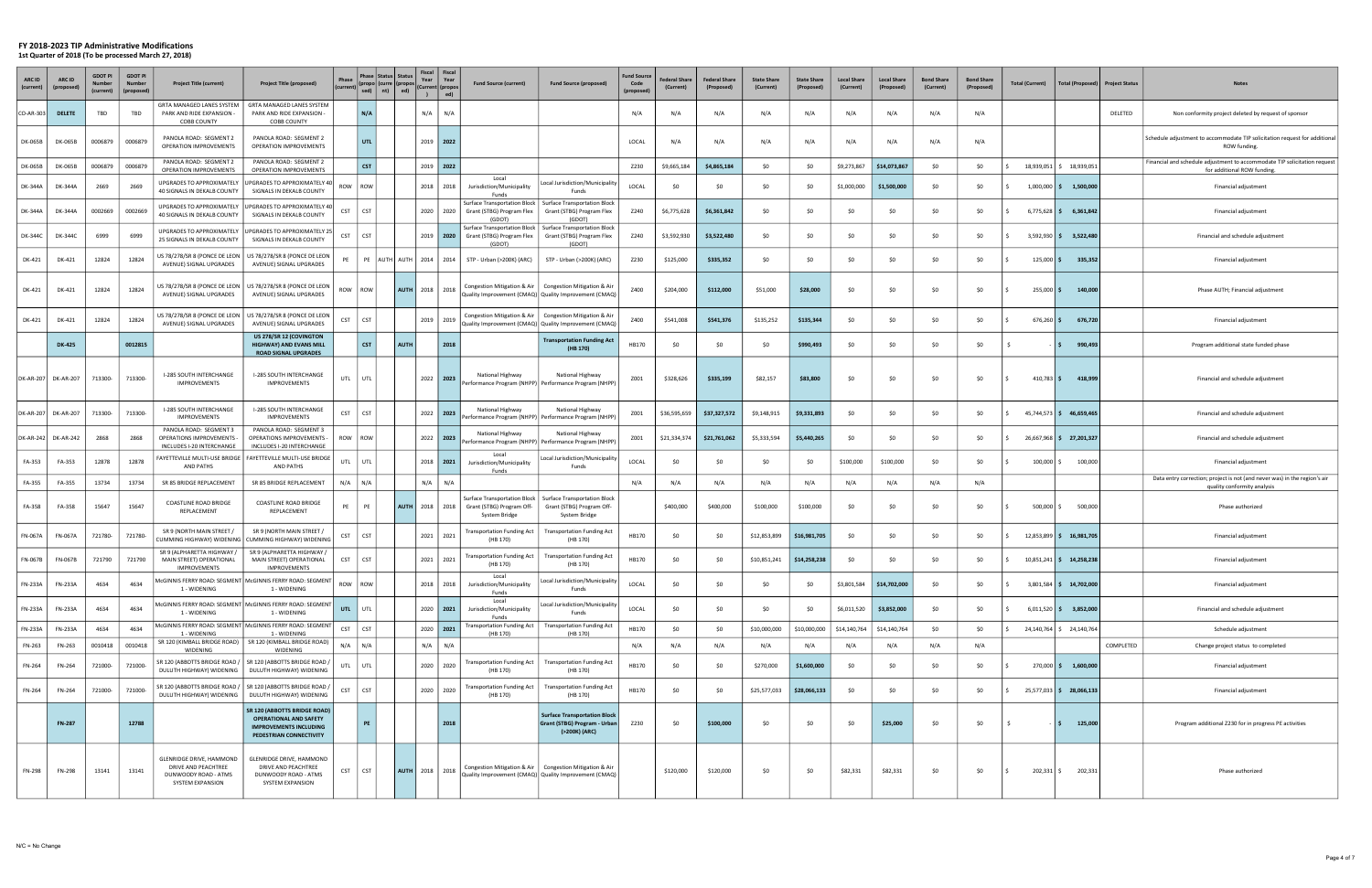| ARC ID<br>(current)       | ARC ID<br>(propo          | <b>GDOT PI</b><br>Numbe<br>(current) | <b>GDOT PI</b><br><b>Numbe</b><br>(proposec | <b>Project Title (current)</b>                                                                           | <b>Project Title (proposed)</b>                                                                                                                                                       | Phase      | <b>Status</b><br>'hase<br>(propo) (curre (propo:<br>nt)<br>sed) | Status<br>ed)      | Fiscal<br>Fiscal<br>Year<br>Year<br>(Current (propo<br>ed) | <b>Fund Source (current)</b>                                                                        | <b>Fund Source (proposed)</b>                                                                                        | <b>Fund Sourc</b><br>Code<br>(proposed) | <b>Federal Share</b><br>(Current) | <b>Federal Share</b><br>(Proposed) | <b>State Share</b><br>(Current) | <b>State Share</b><br>(Proposed) | <b>Local Share</b><br>(Current) | <b>Local Share</b><br>(Proposed) | <b>Bond Share</b><br>(Current) | <b>Bond Share</b><br>(Proposed) | <b>Total (Current)</b> | Total (Proposed)           | <b>Project Status</b><br><b>Notes</b>                                                                                                                                                                                                                                                                                                                                                                                                                                                                                                                                                                                                                                                                                                                                                                                                                                                                                                                                                                                                                                                                                                                                                                                                                                                                                                                                                                                                                                                                               |
|---------------------------|---------------------------|--------------------------------------|---------------------------------------------|----------------------------------------------------------------------------------------------------------|---------------------------------------------------------------------------------------------------------------------------------------------------------------------------------------|------------|-----------------------------------------------------------------|--------------------|------------------------------------------------------------|-----------------------------------------------------------------------------------------------------|----------------------------------------------------------------------------------------------------------------------|-----------------------------------------|-----------------------------------|------------------------------------|---------------------------------|----------------------------------|---------------------------------|----------------------------------|--------------------------------|---------------------------------|------------------------|----------------------------|---------------------------------------------------------------------------------------------------------------------------------------------------------------------------------------------------------------------------------------------------------------------------------------------------------------------------------------------------------------------------------------------------------------------------------------------------------------------------------------------------------------------------------------------------------------------------------------------------------------------------------------------------------------------------------------------------------------------------------------------------------------------------------------------------------------------------------------------------------------------------------------------------------------------------------------------------------------------------------------------------------------------------------------------------------------------------------------------------------------------------------------------------------------------------------------------------------------------------------------------------------------------------------------------------------------------------------------------------------------------------------------------------------------------------------------------------------------------------------------------------------------------|
| FN-301                    | FN-301                    | 0015077                              |                                             | WINDWARD PARKWAY WIDENING<br>AND COMPLETE STREETS                                                        | N/C                                                                                                                                                                                   |            | N/A                                                             |                    | N/A<br>N/A                                                 |                                                                                                     |                                                                                                                      | N/A                                     | N/A                               | N/A                                | N/A                             | N/A                              | N/A                             | N/A                              | N/A                            | N/A                             |                        |                            | Removing GDOT PI#.                                                                                                                                                                                                                                                                                                                                                                                                                                                                                                                                                                                                                                                                                                                                                                                                                                                                                                                                                                                                                                                                                                                                                                                                                                                                                                                                                                                                                                                                                                  |
| FS-208                    | FS-208                    | 7533                                 | 7533                                        | BUTNER ROAD INTERSECTION<br>IMPROVEMENTS/CONGESTION<br>REDUCTION AND TRAFFIC FLOW<br><b>IMPROVEMENTS</b> | BUTNER ROAD INTERSECTION<br>IMPROVEMENTS/CONGESTION<br>REDUCTION AND TRAFFIC FLOW<br><b>IMPROVEMENTS</b>                                                                              | <b>CST</b> | <b>CST</b>                                                      |                    |                                                            | AUTH   2018   2018   Grant (STBG) Program - Urban   Grant (STBG) Program - Urban  <br>(>200K) (ARC) | Surface Transportation Block   Surface Transportation Block<br>(>200K) (ARC)                                         |                                         | \$1,760,000                       | \$1,760,000                        | \$0                             | \$0                              | \$440,000                       | \$440,000                        | \$0                            | \$0                             |                        | 2,200,000 \$ 2,200,000     | Phase authorized                                                                                                                                                                                                                                                                                                                                                                                                                                                                                                                                                                                                                                                                                                                                                                                                                                                                                                                                                                                                                                                                                                                                                                                                                                                                                                                                                                                                                                                                                                    |
| FS-208                    | FS-208                    | 7533                                 | 7533                                        | BUTNER ROAD INTERSECTION<br>IMPROVEMENTS/CONGESTION                                                      | BUTNER ROAD INTERSECTION<br>IMPROVEMENTS/CONGESTION<br>REDUCTION AND TRAFFIC FLOW   REDUCTION AND TRAFFIC FLOW                                                                        | <b>CST</b> | <b>CST</b>                                                      |                    | AUTH 2018 2018                                             | Federal Earmark Funding                                                                             | Federal Earmark Funding                                                                                              | LY20                                    | \$174,434                         | \$174,434                          | \$0                             | \$0                              | \$43,609                        | \$43,609                         | \$0                            | \$0                             | 218,043 \$             | 218,043                    | Phase authorized                                                                                                                                                                                                                                                                                                                                                                                                                                                                                                                                                                                                                                                                                                                                                                                                                                                                                                                                                                                                                                                                                                                                                                                                                                                                                                                                                                                                                                                                                                    |
| FS-213                    | FS-213                    | 7532                                 | 7532                                        | HAPEVILLE                                                                                                | AIRPORT LOOP ACCESS ROADS IN   AIRPORT LOOP ACCESS ROADS IN<br>HAPEVILLE                                                                                                              | UTL        | UTL                                                             | <b>AUTH</b>   2018 | 2018                                                       | Federal Earmark Funding                                                                             | Federal Earmark Funding                                                                                              |                                         | \$283,807                         | \$283,807                          | \$0                             | \$0                              | \$1,345,013                     | \$1,345,013                      | \$0                            | \$0                             | 1,628,820 \$           | 1,628,820                  | Phase authorized                                                                                                                                                                                                                                                                                                                                                                                                                                                                                                                                                                                                                                                                                                                                                                                                                                                                                                                                                                                                                                                                                                                                                                                                                                                                                                                                                                                                                                                                                                    |
| FS-213                    | FS-213                    | 7532                                 | 7532                                        | HAPEVILLE                                                                                                | AIRPORT LOOP ACCESS ROADS IN   AIRPORT LOOP ACCESS ROADS IN<br>HAPEVILLE                                                                                                              | <b>CST</b> | <b>CST</b>                                                      | <b>AUTH</b>        | 2018 2018                                                  | <b>Federal Earmark Funding</b>                                                                      | <b>Federal Earmark Funding</b>                                                                                       |                                         | \$1,439,840                       | \$1,439,840                        | \$0                             | \$0                              | \$359,960                       | \$359,960                        | \$0                            | \$0                             | 1,799,800 \$           | 1,799,800                  | Phase authorized                                                                                                                                                                                                                                                                                                                                                                                                                                                                                                                                                                                                                                                                                                                                                                                                                                                                                                                                                                                                                                                                                                                                                                                                                                                                                                                                                                                                                                                                                                    |
| FS-213                    | FS-213                    | 7532                                 | 7532                                        | HAPEVILLE                                                                                                | AIRPORT LOOP ACCESS ROADS IN   AIRPORT LOOP ACCESS ROADS IN<br>HAPEVILLE                                                                                                              | <b>CST</b> | <b>CST</b>                                                      |                    | AUTH 2018 2018                                             | <b>Federal Earmark Funding</b>                                                                      | <b>Federal Earmark Funding</b>                                                                                       |                                         | \$1,752,654                       | \$1,752,654                        | \$0                             | \$0                              | \$438,164                       | \$438,164                        | \$0                            | \$0                             | 2,190,818 \$           | 2,190,818                  | Phase authorized                                                                                                                                                                                                                                                                                                                                                                                                                                                                                                                                                                                                                                                                                                                                                                                                                                                                                                                                                                                                                                                                                                                                                                                                                                                                                                                                                                                                                                                                                                    |
| FS-235                    | FS-235                    | 12637                                | 12637                                       | NEW HOPE ROAD PEDESTRIAN<br><b>FACILTIIES</b>                                                            | NEW HOPE ROAD PEDESTRIAN<br><b>FACILTIIES</b>                                                                                                                                         | UTL        | UTL                                                             |                    |                                                            | 2019   2020   Grant (STBG) Program - Urban   Grant (STBG) Program - Urban<br>(>200K) (ARC)          | Surface Transportation Block   Surface Transportation Block<br>(>200K) (ARC)                                         | Z230                                    | \$80,000                          | \$80,000                           | \$0                             | \$0                              | \$20,000                        | \$20,000                         | \$0                            | \$0                             | $100,000$ \$           | 100,000                    | Schedule adjustment                                                                                                                                                                                                                                                                                                                                                                                                                                                                                                                                                                                                                                                                                                                                                                                                                                                                                                                                                                                                                                                                                                                                                                                                                                                                                                                                                                                                                                                                                                 |
| FS-235                    | FS-235                    | 12637                                | 12637                                       | NEW HOPE ROAD PEDESTRIAN<br><b>FACILTIIES</b>                                                            | NEW HOPE ROAD PEDESTRIAN<br><b>FACILTIIES</b>                                                                                                                                         | <b>CST</b> | <b>CST</b>                                                      |                    |                                                            | 2019   2020   Grant (STBG) Program - Urban   Grant (STBG) Program - Urban  <br>(>200K) (ARC)        | Surface Transportation Block   Surface Transportation Block<br>(>200K) (ARC)                                         | Z230                                    | \$800,000                         | \$800,000                          | \$0                             | \$0                              | \$1,188,588                     | \$1,188,588                      | \$0                            | \$0                             |                        | 1,988,588   \$ 1,988,588   | Schedule adjustment                                                                                                                                                                                                                                                                                                                                                                                                                                                                                                                                                                                                                                                                                                                                                                                                                                                                                                                                                                                                                                                                                                                                                                                                                                                                                                                                                                                                                                                                                                 |
| FS-281                    | FS-281                    | 13142                                | 13142                                       | I-285 WEST - DIVERGING<br>DIAMOND INTERCHANGE                                                            | I-285 WEST - DIVERGING<br>DIAMOND INTERCHANGE                                                                                                                                         | UTL        | UTL                                                             |                    | 2018 2018                                                  |                                                                                                     | Congestion Mitigation & Air   Congestion Mitigation & Air<br>Quality Improvement (CMAQ)   Quality Improvement (CMAQ) | Z400                                    | \$759,908                         | \$617,920                          | \$189,977                       | \$154,480                        | \$0                             | - \$0                            | \$0                            | \$0                             | $949,885$ \$           | 772,400                    | Financial adjustment                                                                                                                                                                                                                                                                                                                                                                                                                                                                                                                                                                                                                                                                                                                                                                                                                                                                                                                                                                                                                                                                                                                                                                                                                                                                                                                                                                                                                                                                                                |
| FS-286A<br><b>FS-286B</b> | <b>FS-286A</b><br>FS-286B | 15083<br>15529                       | 15083<br>15529                              | SOUTH FULTON BRIDGE<br>REPLACEMENT PROGRAM<br>SOUTH FULTON BRIDGE<br>REPLACEMENT PROGRAM                 | <b>SOUTH FULTON BRIDGE</b><br><b>REPLACEMENT PROGRAM</b><br>(Demooney Road at Deep Creek)<br><b>SOUTH FULTON BRIDGE</b><br><b>REPLACEMENT PROGRAM</b><br>(Cochran Road at Deep Creek) |            |                                                                 |                    |                                                            |                                                                                                     |                                                                                                                      |                                         |                                   |                                    |                                 |                                  |                                 |                                  |                                |                                 | -Ś<br>- Ś              | : ا<br>$\vert$ \$          | Update detailed description to "The proposed project will replace the bridge<br>carrying Demooney Road over Deep Creek. The project<br>begins 1,000 ft. southwest of the existing bridge and ends 980 ft. northeast<br>of the existing bridge. This<br>project would replace the existing substandard bridge over Deep Creek with<br>a new structure and new<br>roadway approaches. The proposed mainline will consist of two 12'-0" travel<br>lanes and curb and gutter in<br>each direction. Sidewalks will be constructed in each direction for the full<br>project length. A 2.0' buffer will<br>be provided between the sidewalk and curb."<br>Update detailed description to "The proposed project will replace the bridge<br>carrying Cochran Road over Deep Creek. The project begins<br>280 ft. south of the existing bridge and ends 280 ft. north of the existing<br>bridge. This project would<br>replace the existing substandard bridge over Deep Creek with a new<br>structure and new roadway<br>approaches. The proposed mainline will consist of two 11'-0" travel lane and<br>curb and gutter in each<br>direction. Sidewalks will be constructed in each direction for the full project<br>length. A 2.0' buffer will be<br>provided between the sidewalk and curb."<br>Update detailed description to "The proposed project will replace the bridge<br>carrying Cochran Road over Camp Creek. The project begins<br>220 ft. southwest of the existing bridge and ends 200 ft. northeast of the |
| <b>FS-286C</b>            | <b>FS-286C</b>            | 15530                                | 15530                                       | SOUTH FULTON BRIDGE<br>REPLACEMENT PROGRAM                                                               | <b>SOUTH FULTON BRIDGE</b><br><b>REPLACEMENT PROGRAM</b><br>(Cochran Road at Camp Creek)                                                                                              |            |                                                                 |                    |                                                            |                                                                                                     |                                                                                                                      |                                         |                                   |                                    |                                 |                                  |                                 |                                  |                                |                                 |                        | $\cdot$   \$               | existing bridge. This project would<br>replace the existing substandard bridge over Camp Creek with a new<br>structure and new roadway<br>approaches. The proposed mainline will consist of two 11'-0" travel lanes<br>and curb and gutter in each<br>direction on the bridge. Sidewalks will be constructed in each direction along<br>the bridge. A 2.0' buffer will<br>be provided between the sidewalk and curb and will be constructed as<br>stamped concrete."                                                                                                                                                                                                                                                                                                                                                                                                                                                                                                                                                                                                                                                                                                                                                                                                                                                                                                                                                                                                                                                |
| FS-289                    | FS-289                    | 13948                                | 13948                                       | BUFFINGTON ROAD WIDENING<br><b>I-85 SOUTH INTERCHANGE</b>                                                | BUFFINGTON ROAD WIDENING<br><b>I-85 SOUTH INTERCHANGE</b>                                                                                                                             |            | ROW ROW                                                         |                    | 2019<br>2019                                               | Transportation Funding Act<br>(HB 170)                                                              | <b>Transportation Funding Act</b><br>(HB 170)                                                                        | HB170                                   | \$0                               | \$0                                | \$10,000,000                    | \$14,625,000                     | \$0                             | \$0                              | \$0                            | \$0                             |                        | $10,000,000$ \$ 14,625,000 | Financial adjustment                                                                                                                                                                                                                                                                                                                                                                                                                                                                                                                                                                                                                                                                                                                                                                                                                                                                                                                                                                                                                                                                                                                                                                                                                                                                                                                                                                                                                                                                                                |
| FS-AR-183                 | FS-AR-183                 | 7842                                 | 7842                                        | <b>IMPROVEMENTS</b>                                                                                      | <b>IMPROVEMENTS</b>                                                                                                                                                                   | PE         | PE                                                              | NUTH AUTH          | 2014<br>2014                                               | National Highway System                                                                             | National Highway System                                                                                              | Q060                                    | \$1,124,061                       | \$2,523,703                        | \$281,015                       | \$630,926                        | \$0                             | \$0                              | \$0                            | \$0                             | $1,405,076$ \$         | 3,154,629                  | Financial adjustment                                                                                                                                                                                                                                                                                                                                                                                                                                                                                                                                                                                                                                                                                                                                                                                                                                                                                                                                                                                                                                                                                                                                                                                                                                                                                                                                                                                                                                                                                                |
| FS-AR-183                 | FS-AR-183                 | 7842                                 | 7842                                        | I-85 SOUTH INTERCHANGE<br><b>IMPROVEMENTS</b>                                                            | I-85 SOUTH INTERCHANGE<br>IMPROVEMENTS                                                                                                                                                |            | ROW ROW                                                         |                    | $2022$ 2023                                                | National Highway                                                                                    | National Highway<br>Performance Program (NHPP) Performance Program (NHPP)<br>Local                                   | Z001                                    | \$7,996,195                       | \$8,156,119                        | \$1,999,049                     | \$2,039,030                      | \$0                             |                                  | \$0                            | \$0                             |                        | $9,995,244$ \$ 10,195,149  | Financial and schedule adjustment                                                                                                                                                                                                                                                                                                                                                                                                                                                                                                                                                                                                                                                                                                                                                                                                                                                                                                                                                                                                                                                                                                                                                                                                                                                                                                                                                                                                                                                                                   |
|                           | FT-030                    |                                      | 6915                                        |                                                                                                          | SR 371 (POST ROAD)                                                                                                                                                                    |            | PE                                                              | <b>AUTH</b>        | 2016                                                       |                                                                                                     | Jurisdiction/Municipality<br>Funds<br>Surface Transportation Block   Surface Transportation Block                    | LOCAL                                   | \$0                               | \$0                                | \$0                             | \$0                              | \$0                             | \$1,301,270                      | \$0                            | \$0                             |                        | $\frac{1}{2}$ , 1,301,270  | Program additional local funded phase                                                                                                                                                                                                                                                                                                                                                                                                                                                                                                                                                                                                                                                                                                                                                                                                                                                                                                                                                                                                                                                                                                                                                                                                                                                                                                                                                                                                                                                                               |
| FT-060                    | FT-060                    | 13627                                | 13627                                       | REPLACEMENT                                                                                              | SR 369 (MATT HIGHWAY) BRIDGE   SR 369 (MATT HIGHWAY) BRIDGE<br>REPLACEMENT                                                                                                            | ROW        | ROW                                                             | <b>AUTH</b>        | 2018<br>2018                                               | Grant (STBG) Program Flex<br>(GDOT)                                                                 | Grant (STBG) Program Flex<br>(GDOT)<br>Surface Transportation Block   Surface Transportation Block                   | Z240                                    | \$312,120                         | \$464,000                          | \$78,030                        | \$116,000                        | \$0                             | \$0                              | \$0                            | \$0                             | $390,150$ \$           | 580,000                    | Phase authorized, financial adjustment                                                                                                                                                                                                                                                                                                                                                                                                                                                                                                                                                                                                                                                                                                                                                                                                                                                                                                                                                                                                                                                                                                                                                                                                                                                                                                                                                                                                                                                                              |
| FT-060                    | FT-060                    | 13627                                | 13627                                       | REPLACEMENT                                                                                              | SR 369 (MATT HIGHWAY) BRIDGE   SR 369 (MATT HIGHWAY) BRIDGE<br>REPLACEMENT                                                                                                            | UTL        | UTL                                                             |                    | 2019<br>2019                                               | Grant (STBG) Program Flex<br>(GDOT)                                                                 | Grant (STBG) Program Flex<br>(GDOT)<br>Surface Transportation Block   Surface Transportation Block                   | Z240                                    | \$0                               | \$208,000                          | \$260,000                       | \$52,000                         | \$0                             | \$0                              | \$0                            | \$0                             | 260,000 \$             | 260,000                    | Financial adjustment                                                                                                                                                                                                                                                                                                                                                                                                                                                                                                                                                                                                                                                                                                                                                                                                                                                                                                                                                                                                                                                                                                                                                                                                                                                                                                                                                                                                                                                                                                |
| FT-060                    | FT-060                    | 13627                                | 13627                                       | REPLACEMENT                                                                                              | SR 369 (MATT HIGHWAY) BRIDGE   SR 369 (MATT HIGHWAY) BRIDGE<br>REPLACEMENT                                                                                                            | CST        | <b>CST</b>                                                      |                    | 2019<br>2019                                               | Grant (STBG) Program Flex<br>(GDOT)                                                                 | Grant (STBG) Program Flex<br>(GDOT)                                                                                  | Z240                                    | \$0                               | \$1,972,016                        | \$2,465,019                     | \$493,004                        | \$0                             | \$0                              | \$0                            | \$0                             |                        | $2,465,019$ \$ 2,465,020   | Financial adjustment                                                                                                                                                                                                                                                                                                                                                                                                                                                                                                                                                                                                                                                                                                                                                                                                                                                                                                                                                                                                                                                                                                                                                                                                                                                                                                                                                                                                                                                                                                |
| FT-061A                   | FT-061A                   | 2862                                 | 2862                                        | SR 20 (CANTON HIGHWAY /                                                                                  | SR 20 (CANTON HIGHWAY /<br>CUMMING HIGHWAY) WIDENING   CUMMING HIGHWAY) WIDENING                                                                                                      |            | ROW ROW                                                         |                    | 2019 2019                                                  | <b>Transportation Funding Act</b><br>(HB 170)                                                       | <b>Transportation Funding Act</b><br>(HB 170)                                                                        | HB170                                   | \$0                               | \$0                                | \$26,169,000                    | \$15,153,282                     | \$0                             | \$0                              | \$0                            | \$0                             |                        | 26,169,000 \$ 15,153,282   | Financial adjustment                                                                                                                                                                                                                                                                                                                                                                                                                                                                                                                                                                                                                                                                                                                                                                                                                                                                                                                                                                                                                                                                                                                                                                                                                                                                                                                                                                                                                                                                                                |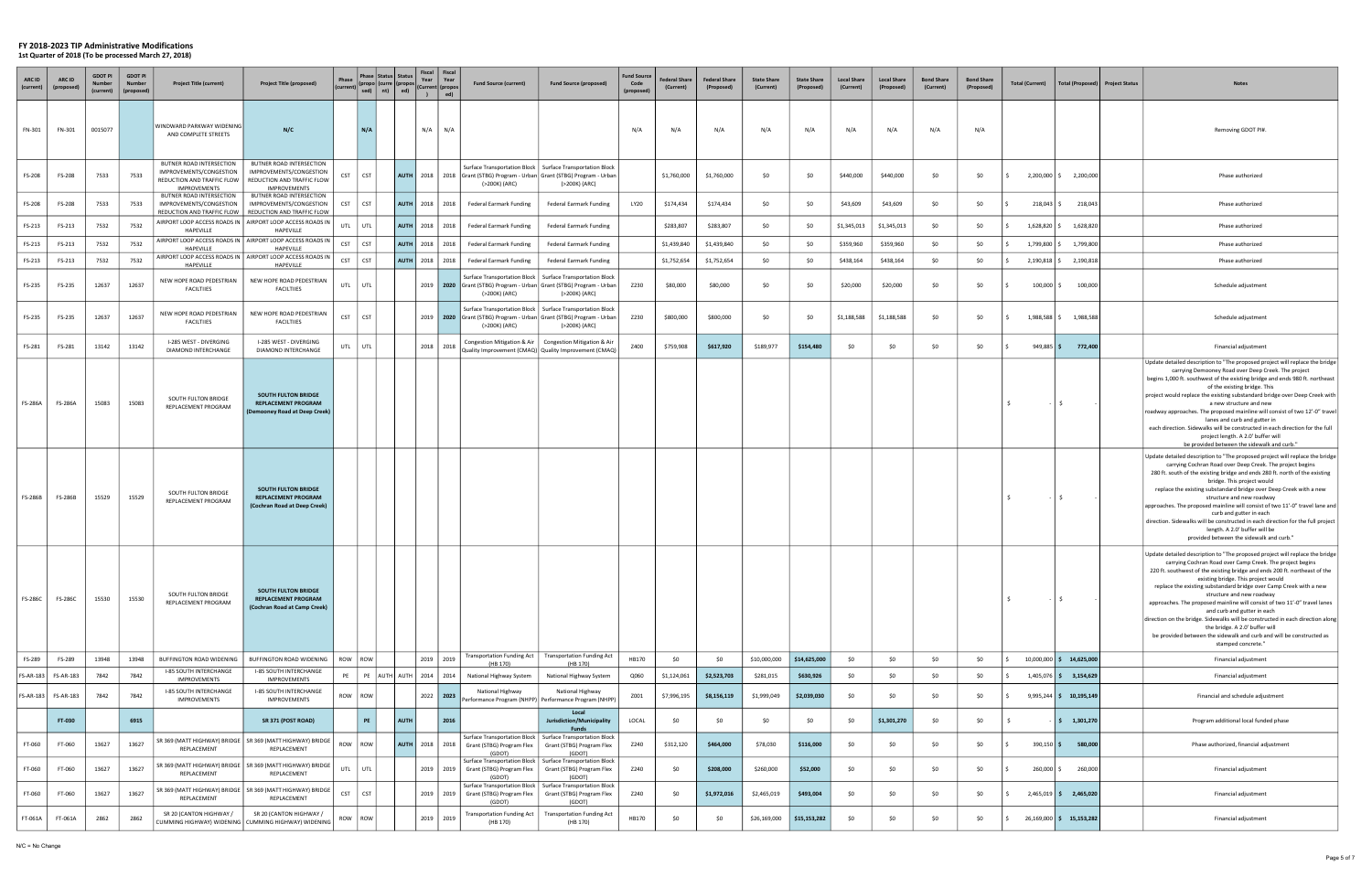| ARC ID<br>(current | ARC ID           | <b>GDOT PI</b><br>Numbe<br>(current) | <b>GDOT PI</b><br>Number<br>(proposed | <b>Project Title (current)</b>                                               | <b>Project Title (proposed)</b>                                                                         | Phase       |            | Phase   Status   Status  <br>$\begin{bmatrix} \text{p}_1 \text{base} \\ \text{(current)} \\ \text{sed} \end{bmatrix} \begin{bmatrix} \text{curve} \\ \text{n} \end{bmatrix} \begin{bmatrix} \text{propos} \\ \text{red} \end{bmatrix}$ | Year<br>$\lambda$ | Fiscal   Fiscal<br>Year<br>(Current   (propos<br>ed) | <b>Fund Source (current)</b>                                                        | <b>Fund Source (proposed)</b>                                                                                                                               | <b>Fund Sourc</b><br>Code<br>(propose | <b>Federal Share</b><br>(Current) | <b>Federal Share</b><br>(Proposed) | <b>State Share</b><br>(Current) | <b>State Share</b><br>(Proposed) | <b>Local Share</b><br>(Current) | <b>Local Share</b><br>(Proposed) | <b>Bond Share</b><br>(Current) | <b>Bond Share</b><br>(Proposed) | <b>Total (Current)</b> |                  | <b>Total (Proposed)</b>  | <b>Project Status</b><br><b>Notes</b>                              |
|--------------------|------------------|--------------------------------------|---------------------------------------|------------------------------------------------------------------------------|---------------------------------------------------------------------------------------------------------|-------------|------------|----------------------------------------------------------------------------------------------------------------------------------------------------------------------------------------------------------------------------------------|-------------------|------------------------------------------------------|-------------------------------------------------------------------------------------|-------------------------------------------------------------------------------------------------------------------------------------------------------------|---------------------------------------|-----------------------------------|------------------------------------|---------------------------------|----------------------------------|---------------------------------|----------------------------------|--------------------------------|---------------------------------|------------------------|------------------|--------------------------|--------------------------------------------------------------------|
| FT-061A            | FT-061A          | 2862                                 | 2862                                  | SR 20 (CANTON HIGHWAY /<br>UMMING HIGHWAY) WIDENING                          | SR 20 (CANTON HIGHWAY /<br>CUMMING HIGHWAY) WIDENING                                                    | ROW         | <b>ROW</b> |                                                                                                                                                                                                                                        | 2020              | 2020                                                 | <b>Transportation Funding Act</b><br>(HB 170)                                       | <b>Fransportation Funding Act</b><br>(HB 170)                                                                                                               | HB170                                 | \$0                               | \$0                                | \$10,467,600                    | \$18,600,859                     | -SO                             | <b>SO</b>                        | \$0                            | SO.                             |                        | $10,467,600$ \$  | 18,600,859               | Financial adjustment                                               |
| FT-077B            | FT-077B          | N/A                                  | N/A                                   | RONALD REAGAN BOULEVARD:<br>SEGMENT 2 - NEW ALIGNMENT                        | RONALD REAGAN BOULEVARD:<br>SEGMENT 2 - NEW ALIGNMENT                                                   | wos         | ROW        | <b>AUTH</b>                                                                                                                                                                                                                            | 2018              | 2018                                                 | Local<br>Jurisdiction/Municipality<br><b>Funds</b>                                  | Local Jurisdiction/Municipality<br>Funds                                                                                                                    | LOCAL                                 | \$0                               | \$0                                | \$0                             | \$0                              | \$4,550,000                     | \$4,550,000                      | \$0                            | SO.                             |                        | 4,550,000 \$     | 4,550,000                | Phase authorized                                                   |
| FT-077C            | FT-077C          | N/A                                  | N/A                                   | RONALD REAGAN BOULEVARD:<br>SEGMENT 3 - NEW ALIGNMENT                        | RONALD REAGAN BOULEVARD:<br>SEGMENT 3 - NEW ALIGNMENT                                                   | ROW         | <b>ROW</b> | <b>AUTH</b>                                                                                                                                                                                                                            | 2018              | 2018                                                 | Local<br>Jurisdiction/Municipality<br>Funds                                         | Local Jurisdiction/Municipality<br>Funds                                                                                                                    | LOCAL                                 | \$0                               | \$0                                | \$0                             | \$0                              | \$2,000,000                     | \$2,000,000                      | \$0                            | \$0                             |                        | 2,000,000 \$     | 2,000,000                | Phase authorized                                                   |
|                    | <b>FT-306B</b>   |                                      | 13571                                 |                                                                              | SR 306 (KEITH BRIDGE ROAD):<br><b>SEGMENT 2 - WIDENING</b>                                              |             | PE         | <b>AUTH</b>                                                                                                                                                                                                                            |                   | 2018                                                 |                                                                                     | Local<br>Jurisdiction/Municipality<br><b>Funds</b>                                                                                                          | LOCAL                                 | \$0                               | \$0                                | \$0                             | \$0                              | \$0                             | \$475,000                        | \$0                            | SO.                             |                        | IS.              | 475,000                  | Program additional local funded phase, phase authorized            |
| FT-313             | FT-313           | 3682                                 | 3682                                  | SR 20 WIDENING                                                               | SR 20 WIDENING                                                                                          | ROW         | ROW        |                                                                                                                                                                                                                                        |                   | 2023 2019                                            | <b>Transportation Funding Act</b><br>(HB 170)                                       | <b>Transportation Funding Act</b><br>(HB 170)                                                                                                               | HB170                                 | \$0                               | \$0                                | \$125,249,000                   | \$16,180,971                     | \$0                             | \$0                              | \$0                            | \$0                             |                        | $125,249,000$ \$ | 16,180,971               | Financial and schedule adjustment                                  |
|                    | FT-313           |                                      | 3682                                  |                                                                              | <b>SR 20 WIDENING</b>                                                                                   |             | ROW        |                                                                                                                                                                                                                                        |                   | 2018                                                 |                                                                                     | <b>Transportation Funding Act</b><br>(HB 170)                                                                                                               | HB170                                 | \$0                               | \$0                                | \$0                             | \$8,788,537                      | \$0                             | \$0                              | \$0                            | SO.                             |                        |                  | \$3,788,537              | Program additional state funded phase                              |
|                    | FT-313           |                                      | 3682                                  |                                                                              | SR 20 WIDENING                                                                                          |             | ROW        |                                                                                                                                                                                                                                        |                   | 2020                                                 |                                                                                     | <b>Transportation Funding Act</b><br>(HB 170)                                                                                                               | HB170                                 | \$0                               | \$0                                | \$0                             | \$19,305,747                     | <b>SO</b>                       | \$0                              | \$0                            | SO.                             |                        |                  | $\frac{1}{2}$ 19,305,747 | Program additional state funded phase                              |
|                    | FT-313           |                                      | 3682                                  |                                                                              | SR 20 WIDENING                                                                                          |             | ROW        |                                                                                                                                                                                                                                        |                   | 2021                                                 |                                                                                     | <b>Transportation Funding Act</b><br>(HB 170)                                                                                                               | HB170                                 | \$0                               | \$0                                | \$0                             | \$19,305,747                     | <b>SO</b>                       | \$0                              | \$0                            | \$0                             |                        |                  | $\frac{1}{2}$ 19,305,747 | Program additional state funded phase                              |
| FT-322             | FT-322           | 122012-                              | 122012-                               | SR 369 (BROWNS BRIDGE ROAD)<br><b>BRIDGE REPLACEMENT</b>                     | SR 369 (BROWNS BRIDGE ROAD)<br><b>BRIDGE REPLACEMENT</b>                                                | <b>CST</b>  |            | CST   AUTH   AUTH   2018   2018                                                                                                                                                                                                        |                   |                                                      | Repurposed Earmark                                                                  | <b>Repurposed Earmark</b>                                                                                                                                   | RPS9                                  | \$1,338,094                       | \$2,676,189                        | \$334,524                       | \$669,047                        | <b>SO</b>                       | \$0                              | \$0                            | - SO                            |                        |                  | $1,672,618$ \$ 3,345,236 | Financial adjustment                                               |
| FT-322             | FT-322           | 122012-                              | 122012-                               | SR 369 (BROWNS BRIDGE ROAD)<br><b>BRIDGE REPLACEMENT</b>                     | SR 369 (BROWNS BRIDGE ROAD)<br><b>BRIDGE REPLACEMENT</b>                                                | <b>CST</b>  |            | CST AUTH AUTH   2018   2018                                                                                                                                                                                                            |                   |                                                      | STATE (41613)                                                                       | STATE (41613)                                                                                                                                               | 41613                                 | \$0                               | \$0                                | \$15,706,824                    | \$24,647,875                     | - \$0                           |                                  | \$0                            | - SO                            |                        |                  | 15,706,824 \$ 24,647,875 | Financial adjustment                                               |
| FT-324             | FT-324           | 7526                                 | 7526                                  | SR 400 - NEW INTERCHANGE<br>INCLUDING WIDENING AND<br><b>AUXILIARY LANES</b> | SR 400 - NEW INTERCHANGE<br>INCLUDING WIDENING AND<br><b>AUXILIARY LANES</b>                            | ROW         |            | ROW   AUTH   AUTH   2017   2017                                                                                                                                                                                                        |                   |                                                      | Local<br>Jurisdiction/Municipality<br>Funds                                         | Local Jurisdiction/Municipality<br>Funds                                                                                                                    | LOCAL                                 | \$0                               | \$0                                | \$0                             | \$0                              | \$7,960,000                     | \$3,630,000                      | \$0                            | - SO                            |                        |                  | 7,960,000 \$ 3,630,000   | Financial adjustment                                               |
|                    | FT-324           |                                      | 7526                                  |                                                                              | <b>SR 400 - NEW INTERCHANGE</b><br><b>INCLUDING WIDENING AND</b>                                        |             | <b>ROW</b> | <b>AUTH</b>                                                                                                                                                                                                                            |                   | 2018                                                 |                                                                                     | <b>Transportation Funding Act</b>                                                                                                                           | HB170                                 | \$0                               | \$0                                | \$0                             | \$4,330,000                      | -SO                             | <b>SO</b>                        | \$0                            | SO.                             |                        |                  | $\frac{1}{5}$ 4,330,000  | Program additional HB 170 funded phase, phase authorized           |
|                    |                  |                                      |                                       |                                                                              | <b>AUXILIARY LANES</b>                                                                                  |             |            |                                                                                                                                                                                                                                        |                   |                                                      |                                                                                     | (HB 170)                                                                                                                                                    |                                       |                                   |                                    |                                 |                                  |                                 |                                  |                                |                                 |                        |                  |                          |                                                                    |
|                    | FT-324           |                                      | 7526                                  |                                                                              | <b>SR 400 - NEW INTERCHANGE</b><br><b>INCLUDING WIDENING AND</b><br><b>AUXILIARY LANES</b>              |             | <b>CST</b> |                                                                                                                                                                                                                                        |                   | 2019                                                 |                                                                                     | Local<br>Jurisdiction/Municipality<br>Funds                                                                                                                 | LOCAL                                 | \$0                               | \$O                                | \$0                             | \$0                              | <b>SO</b>                       | \$4,330,000                      | \$0                            | \$0                             |                        |                  | $\frac{1}{2}$ 4,330,000  | Program additional local funded phase                              |
| FT-324             | FT-324           | 7526                                 | 7526                                  | SR 400 - NEW INTERCHANGE<br>INCLUDING WIDENING AND<br><b>AUXILIARY LANES</b> | SR 400 - NEW INTERCHANGE<br>INCLUDING WIDENING AND<br><b>AUXILIARY LANES</b>                            | <b>CST</b>  | <b>CST</b> |                                                                                                                                                                                                                                        |                   | 2019 2019                                            | <b>Transportation Funding Act</b><br>(HB 170)                                       | <b>Transportation Funding Act</b><br>(HB 170)                                                                                                               | HB170                                 | \$0                               | \$0                                | \$28,223,515                    | \$23,893,515                     | -SO                             | \$0                              | \$0                            | - SO                            |                        |                  | 28,223,515 \$ 23,893,515 | Financial adjustment                                               |
| FT-330             | FT-330           | N/A                                  | N/A                                   | OLD ATLANTA ROAD: SEGMENT 3 - OLD ATLANTA ROAD: SEGMENT 3<br>WIDENING        | WIDENING                                                                                                | <b>CST</b>  | <b>CST</b> |                                                                                                                                                                                                                                        |                   | 2018   2019                                          | Local<br>Jurisdiction/Municipality<br>Funds                                         | Local Jurisdiction/Municipalit <sub>)</sub><br>Funds                                                                                                        | LOCAL                                 | \$0                               | \$0                                | \$0                             | \$0                              | \$12,812,500                    | \$12,812,500                     | \$0                            | - SO                            |                        |                  | 12,812,500 \$ 12,812,500 | Schedule adjustment                                                |
| FT-331             | FT-331           | N/A                                  | N/A                                   | OLD ATLANTA ROAD: SEGMENT 4   OLD ATLANTA ROAD: SEGMENT .<br>WIDENING        | WIDENING                                                                                                | <b>CST</b>  | <b>CST</b> |                                                                                                                                                                                                                                        | 2018              | 2019                                                 | Local<br>Jurisdiction/Municipality<br>Funds                                         | Local Jurisdiction/Municipality<br>Funds                                                                                                                    | LOCAL                                 | \$0                               | \$0                                | \$0                             | \$0                              | \$8,550,000                     | \$8,550,000                      | \$0                            | SO.                             |                        |                  | 8,550,000 \$ 8,550,000   | Schedule adjustment                                                |
| GW-308B            | GW-308B          | 6924                                 | 6924                                  | SUGARLOAF PARKWAY<br>EXTENSION: PHASE 2 - NEW<br>ALIGNMENT                   | SUGARLOAF PARKWAY<br>EXTENSION: PHASE 2 - NEW<br>ALIGNMENT                                              | PE          | PE         |                                                                                                                                                                                                                                        |                   | AUTH 2018   2018                                     | <b>Federal Earmark Funding</b>                                                      | Federal Earmark Funding                                                                                                                                     |                                       | \$4,499,500                       | \$4,499,500                        | \$0                             | \$0                              | \$4,950,500                     | \$4,950,500                      | \$0                            | \$0                             |                        | $9,450,000$ \$   | 9,450,000                | Phase authorized                                                   |
| GW-364             | GW-364           | TBD                                  | 0013974                               | R 20 (BUFORD DRIVE) WIDENING                                                 | SR 20 (BUFORD DRIVE) WIDENING                                                                           |             |            |                                                                                                                                                                                                                                        |                   |                                                      |                                                                                     |                                                                                                                                                             |                                       |                                   |                                    |                                 |                                  |                                 |                                  |                                |                                 |                        |                  |                          | Correct data entry error in project description, Populate GDOT PI# |
| GW-371             | GW-371           | TBD                                  | 0013972                               | SR 140 (JIMMY CARTER<br>BOULEVARD) WIDENING                                  | SR 140 (JIMMY CARTER<br>BOULEVARD) WIDENING                                                             |             |            |                                                                                                                                                                                                                                        |                   |                                                      |                                                                                     |                                                                                                                                                             |                                       |                                   |                                    |                                 |                                  |                                 |                                  |                                |                                 |                        | -S               |                          | Populate GDOT PI#                                                  |
| GW-383             | GW-383           | 12641                                | 12641                                 | PEDESTRIAN MOBILITY<br><b>IMPROVEMENTS</b>                                   | US 23/SR 13 (BUFORD HIGHWAY) US 23/SR 13 (BUFORD HIGHWAY)<br>PEDESTRIAN MOBILITY<br><b>IMPROVEMENTS</b> | <b>CST</b>  | <b>CST</b> |                                                                                                                                                                                                                                        |                   |                                                      | (>200K) (ARC)                                                                       | Surface Transportation Block   Surface Transportation Block<br>2018   2018   Grant (STBG) Program - Urban   Grant (STBG) Program - Urban  <br>(>200K) (ARC) | Z230                                  | \$920,000                         | \$963,262                          | \$0                             | \$0                              | \$230,000                       | \$270,163                        | \$0                            | \$0                             |                        |                  | $1,150,000$ \$ 1,233,425 | Financial adjustment                                               |
| GW-386             | GW-386           | 110610-                              | 110610-                               | <b>I-85 NORTH WIDENING</b>                                                   | I-85 NORTH WIDENING                                                                                     | <b>CST</b>  | <b>CST</b> |                                                                                                                                                                                                                                        | AUTH 2018 2018    |                                                      | <b>Transportation Funding Act</b><br>(HB 170)                                       | <b>Transportation Funding Act</b><br>(HB 170)                                                                                                               | HB170                                 | \$0                               | \$0                                | \$21,750,250                    | \$21,750,250                     | \$0                             | \$0                              | \$0                            | \$0                             |                        |                  | 21,750,250 \$ 21,750,250 | Phase authorized                                                   |
| GW-386<br>GW-388   | GW-386<br>GW-388 | 110610-<br>0012698                   | 110610-<br>0012698                    | I-85 NORTH WIDENING<br>-85 NORTH - NEW INTERCHANGE                           | I-85 NORTH WIDENING<br>I-85 NORTH - NEW INTERCHANGE                                                     | $CST$ $CST$ | ROW        |                                                                                                                                                                                                                                        |                   | AUTH 2018   2018  <br>2018                           | Repurposed Earmark                                                                  | Repurposed Earmark<br><b>Georgia Transportation</b>                                                                                                         | RPS9<br>GTIB                          | \$1,799,800<br>\$0                | \$1,799,800<br>\$0                 | \$449,950<br>\$0                | \$449,950<br>\$2,000,000         | \$0<br>\$0                      | \$0<br>\$0                       | \$0<br>\$0                     | \$0<br>SO                       |                        | 2,249,750 \$     | 2,249,750<br>\$2,000,000 | Phase authorized<br>Program SRTA GTIB award                        |
| GW-389             | GW-389           | 13104                                | 13104                                 | -85 NORTH - NEW INTERCHANGE                                                  | I-85 NORTH - NEW INTERCHANGE   ROW                                                                      |             | ROW        |                                                                                                                                                                                                                                        |                   | 2019   2020                                          | Local<br>Jurisdiction/Municipality                                                  | <b>Infrastructure Bank</b><br>Local Jurisdiction/Municipality<br>Funds                                                                                      | LOCAL                                 | \$0                               | \$0                                | \$0                             | \$0                              | \$4,000,000                     | \$4,000,000                      | \$0                            | SO.                             |                        |                  | 4,000,000 \$4,000,000    | Schedule adjustment                                                |
| GW-392             | GW-392           | 13062                                | 13062                                 | SR 13 INTERSECTION<br><b>IMPROVEMENTS</b>                                    | SR 13 INTERSECTION<br><b>IMPROVEMENTS</b>                                                               | <b>CST</b>  | <b>CST</b> |                                                                                                                                                                                                                                        |                   | 2019   2019                                          | Funds<br><b>Surface Transportation Block</b><br>Grant (STBG) Program Flex<br>(GDOT) | <b>Transportation Funding Act</b><br>(HB 170)                                                                                                               | HB170                                 | \$744,000                         | \$0                                | \$0                             | \$744,000                        | \$186,000                       | \$186,000                        | \$0                            | \$0                             |                        | 930,000 \$       | 930,000                  | Funding source shift from fed to state                             |
| GW-393             | GW-393           | TBD                                  | TBD                                   | SR 141 SOUTHBOUND<br><b>IMPROVEMENTS</b>                                     | SR 141 SOUTHBOUND<br><b>IMPROVEMENTS</b>                                                                | ROW ROW     |            |                                                                                                                                                                                                                                        |                   | 2018   2019                                          | <b>Local</b><br>Jurisdiction/Municipality                                           | Local Jurisdiction/Municipality<br>Funds                                                                                                                    | LOCAL                                 | \$0                               | \$0                                | \$0                             | \$0                              | \$500,000                       | \$500,000                        | \$0                            | \$0                             |                        | 500,000 \$       | 500,000                  | Schedule adjustment                                                |
| GW-393             | GW-393           | TBD                                  | TBD                                   | SR 141 SOUTHBOUND<br><b>IMPROVEMENTS</b>                                     | SR 141 SOUTHBOUND<br><b>IMPROVEMENTS</b>                                                                | <b>CST</b>  | <b>CST</b> |                                                                                                                                                                                                                                        |                   | $2019$   2020                                        | Local<br>Jurisdiction/Municipality<br>Funds                                         | Local Jurisdiction/Municipality<br>Funds                                                                                                                    | LOCAL                                 | \$0                               | \$0                                | \$0                             | \$0                              | \$4,000,000                     | \$4,000,000                      | \$0                            | \$0                             |                        | 4,000,000        | 4,000,000                | Schedule adjustment                                                |
| GW-396             | GW-396           | TBD                                  | TBD                                   | CRUSE ROAD WIDENING<br>MORENO STREET                                         | CRUSE ROAD WIDENING<br>MORENO STREET                                                                    |             | CST        |                                                                                                                                                                                                                                        |                   | 2018 2018                                            | Local                                                                               |                                                                                                                                                             | LOCAL                                 | \$0                               | \$0                                | \$0                             | \$0                              | \$6,800,000                     | \$7,000,000                      | \$0                            | \$0                             |                        |                  | $6,800,000$ \$ 7,000,000 | Financial adjustment                                               |
| GW-408             | GW-408           | 15088                                | 15088                                 | BICYCLE/PEDESTRIAN<br><b>IMPROVEMENTS</b>                                    | BICYCLE/PEDESTRIAN<br><b>IMPROVEMENTS</b>                                                               | ROW         | ROW        |                                                                                                                                                                                                                                        |                   | 2019 2019                                            | Jurisdiction/Municipality<br>Funds                                                  | Local Jurisdiction/Municipality<br>Funds                                                                                                                    | LOCAL                                 | \$0                               | \$0                                | \$0                             | \$0                              | \$185,000                       | \$438,600                        | \$0                            | \$0                             |                        | $185,000$ \$     | 438,600                  | Financial adjustment                                               |
| GW-408             | GW-408           | 15088                                | 15088                                 | MORENO STREET<br>BICYCLE/PEDESTRIAN                                          | <b>MORENO STREET</b><br>BICYCLE/PEDESTRIAN                                                              | UTL         |            |                                                                                                                                                                                                                                        | 2021              |                                                      | Local<br>Jurisdiction/Municipality                                                  |                                                                                                                                                             |                                       | \$0                               | \$0                                | \$0                             | \$0                              | \$500,000                       | -\$0                             | \$0                            | \$0                             |                        | $500,000$ \$     |                          | Phase deleted per sponsor request                                  |
| GW-408             | GW-408           | 15088                                | 15088                                 | MORENO STREET<br>BICYCLE/PEDESTRIAN                                          | MORENO STREET<br>BICYCLE/PEDESTRIAN                                                                     | <b>CST</b>  | <b>CST</b> |                                                                                                                                                                                                                                        |                   | 2021 2021                                            | Local<br>Jurisdiction/Municipality                                                  | Local Jurisdiction/Municipality                                                                                                                             | LOCAL                                 | \$0                               | \$0                                | \$0                             | \$0                              | \$2,420,000                     | \$2,554,552                      | \$0                            | \$0                             |                        |                  | $2,420,000$ \$ 2,554,552 | Financial adjustment                                               |
| GW-409             | GW-409           | 0014130                              | 0014130                               | <b>IMPROVEMENTS</b><br>I-985 WIDENING                                        | <b>IMPROVEMENTS</b><br>I-985 WIDENING                                                                   |             |            | PE   PE   AUTH   AUTH   2018   2018                                                                                                                                                                                                    |                   |                                                      | Funds                                                                               | Funds                                                                                                                                                       | HB170                                 | \$0                               | \$0                                | \$2,000,000                     | \$2,400,000                      | \$0                             | \$0                              | \$0                            | \$0                             |                        | $2,000,000$ \$   | 2,400,000                | Financial adjustment                                               |
| <b>HE-020A</b>     | <b>HE-020A</b>   | 13531                                | 13531                                 | SR 20/81 (HAMPTON STREET):<br>SEGMENT 1 - NEW ALIGNMENT                      | SR 20/81 (HAMPTON STREET):<br>SEGMENT 1 - NEW ALIGNMENT                                                 | ROW         | ROW        |                                                                                                                                                                                                                                        | AUTH 2018 2018    |                                                      | <b>Transportation Funding Act</b><br>(HB 170)                                       | <b>Transportation Funding Act</b><br>(HB 170)                                                                                                               | HB170                                 | \$0                               | \$0                                | \$3,642,000                     | \$3,642,000                      | \$0                             | \$0                              | \$0                            | \$0                             |                        | $3,642,000$ \$   | 3,642,000                | Phase authorized                                                   |
| N/C = No Change    | <b>HE-020A</b>   |                                      | 13531                                 |                                                                              | SR 20/81 (HAMPTON STREET):<br><b>SEGMENT 1 - NEW ALIGNMENT</b>                                          |             | ROW        |                                                                                                                                                                                                                                        |                   | 2019                                                 |                                                                                     | <b>Transportation Funding Act</b><br>(HB 170)                                                                                                               | HB170                                 | \$0                               | \$0                                | \$0                             | \$7,978,000                      | \$0                             | \$0                              | \$0                            | \$0                             |                        |                  | \$7,978,000              | Program additional HB 170 funded phase                             |